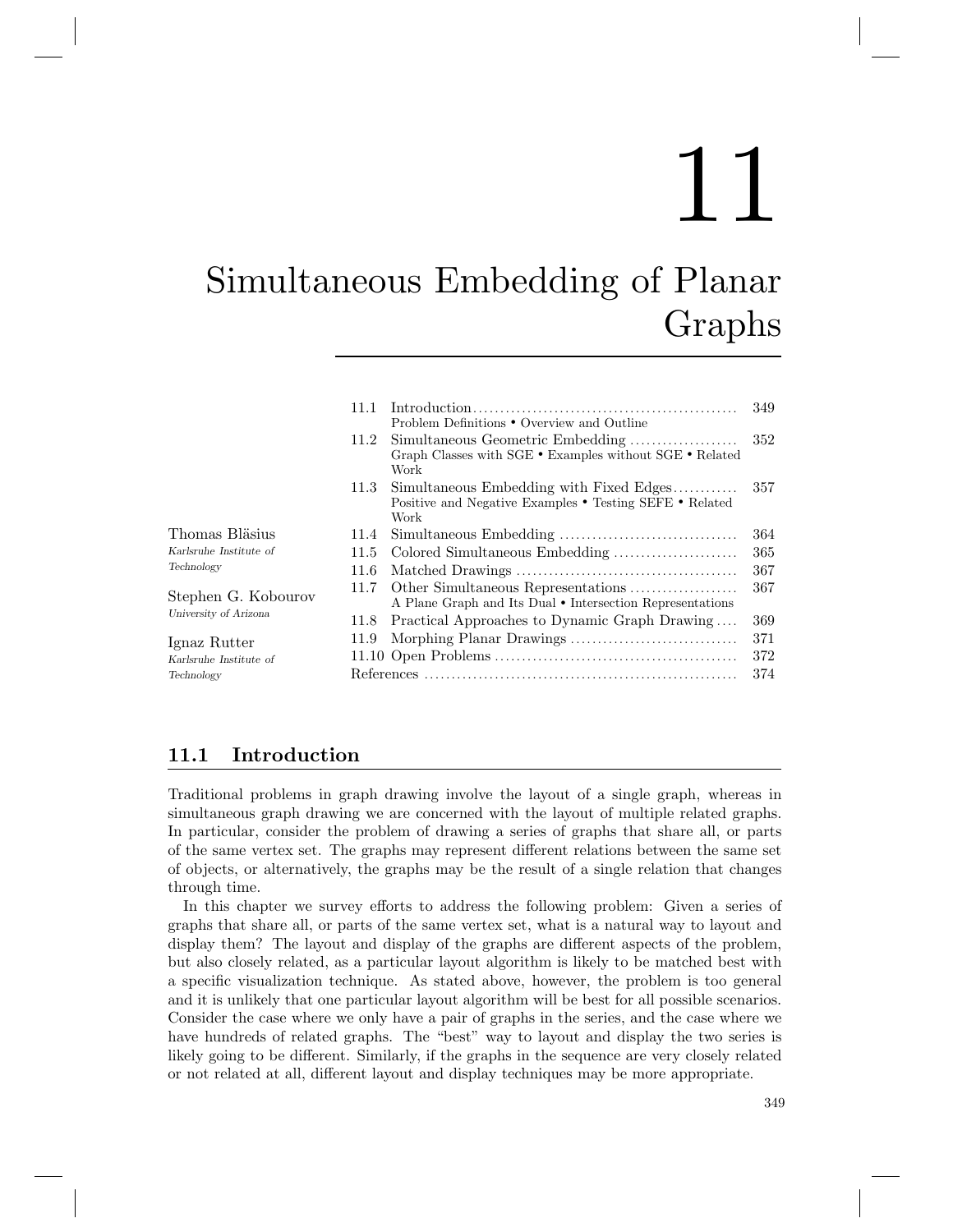For the layout of the graphs, there are two important criteria to consider: the *readability* of the individual layouts and the mental map preservation in the series of drawings. The readability of individual drawings depends on aesthetic criteria such as display of symmetries, uniform edge lengths, and minimal number of crossings. Preservation of the mental map can be achieved by ensuring that vertices that appear in consecutive graphs in the series, remain in the same positions. These two criteria are often contradictory. If we individually layout each graph, without regard to other graphs in the series, we may optimize readability at the expense of mental map preservation. Conversely, if we fix the vertex positions in all graphs, we are optimizing the mental map preservation but the individual layouts may be far from readable. In simultaneous graph embedding, vertices are placed in the exact same locations in all the graphs, while the layout of the edges may differ.

Visualization of related graphs, that is, graphs that are defined on the same set of vertices, arise in many different settings. Software engineering, databases, and social network analysis are all examples of areas where multiple relationships on the same set of objects are often studied. In evolutionary biology, phylogenetic trees are used to visualize the ancestral relationship among groups of species. Depending on the assumptions made, different algorithms produce different phylogenetic trees. Comparing the outputs and determining the most likely evolutionary hypothesis can be difficult if the drawings of the trees are laid out independently of each other.

While in some of the above examples the graphs are not necessarily planar, solving the planar case can provide intuition and ideas for the more general case. With this in mind, here we concentrate on the problem of simultaneous embedding of planar graphs. Simultaneous embedding of planar graphs generalizes the notion of traditional graph planarity and is motivated by its relationship with problems of graph thickness, geometric thickness, and applications such as the visualization of graphs that evolve through time.

The thickness of a graph is the minimum number of planar subgraphs into which the edges of the graph can be partitioned; see [MOS98] for a survey. Thickness is an important concept in VLSI design, since a graph of thickness  $k$  can be embedded in  $k$  layers, with any two edges drawn in the same layer intersecting only at a common vertex and vertices placed in the same location in all layers. A related graph property is geometric thickness, defined to be the minimum number of layers for which a drawing of G exists having all edges drawn as straight-line segments [DEH00]. Finally, the book thickness of a graph  $G$  is the minimum number of layers for which a drawing of  $G$  exists, in which edges are drawn as straight-line segments and vertices are in convex position [BK79]. It has been shown that the book thickness of planar graphs is no greater than four [Yan89].

### 11.1.1 Problem Definitions

This chapter is structured along three basic simultaneous embedding results for planar graphs, Simultaneous Geometric Embedding (SGE), Simultaneous Embedding with Fixed Edges (SEFE), and Simultaneous Embedding (SE), Figure 11.1 illustrates the three cases. For all three problems the input always consists of two planar graphs  $G_1$  $(V_1, E_1)$  and  $G_2 = (V_2, E_2)$  sharing a common subgraph  $G = (V, E) = (V_1 \cap V_2, E_1 \cap E_2)$ .

The most strict variant is SIMULTANEOUS GEOMETRIC EMBEDDING (SGE), which asks for planar straight-line drawings of  $G_1$  and  $G_2$  such that common vertices have the same coordinates in both drawings. The requirements of SGE are very strict, and as we will see in Section 11.2, there exist a lot of examples that do not admit such an embedding. While the problem SIMULTANEOUS EMBEDDING WITH FIXED EDGES still requires common vertices to have the same coordinates, it relaxes the straight-line requirement by allowing arbitrary curves for representing edges. To maintain the mental map, common edges are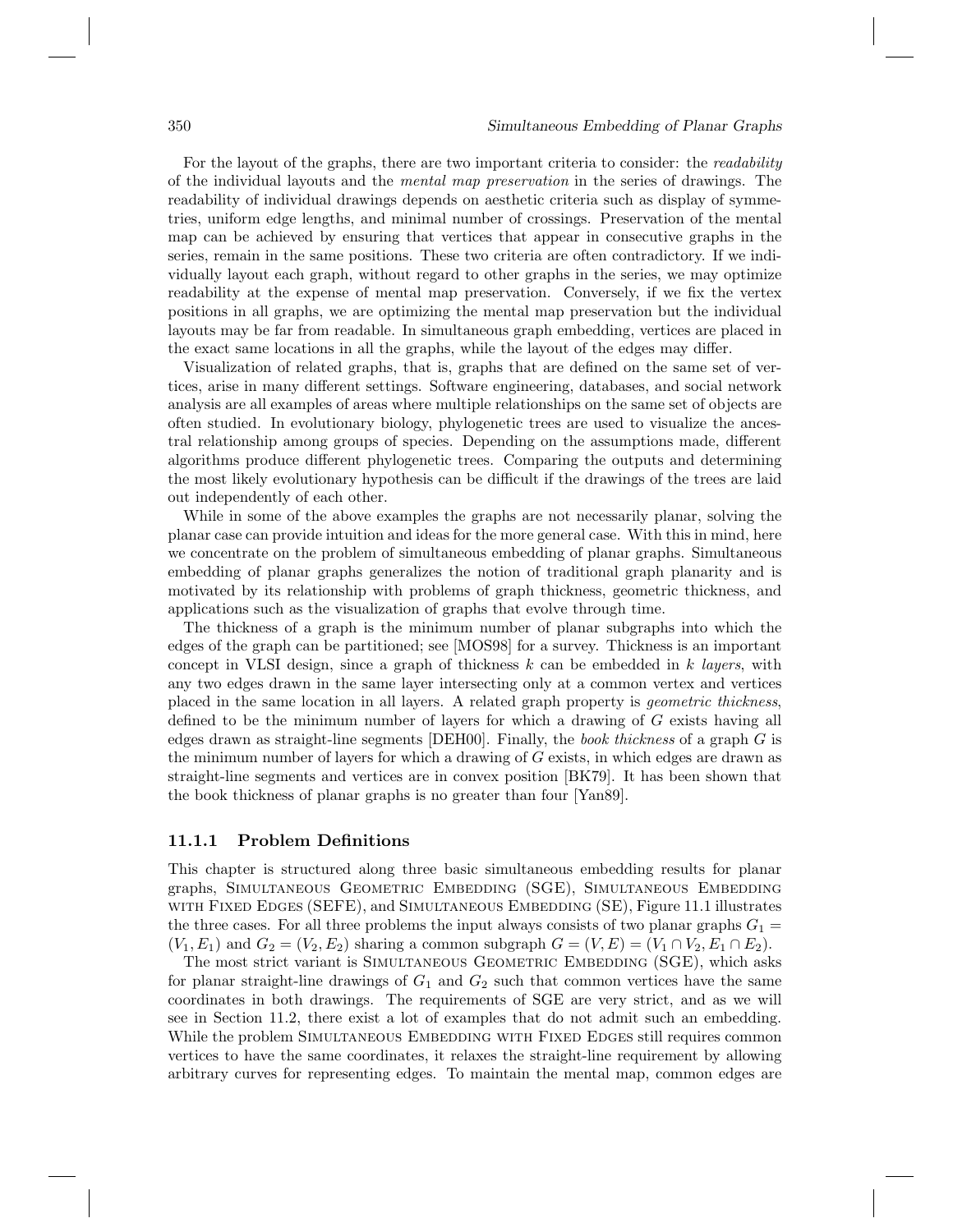

**Figure 11.1** Two graphs  $G_1$  and  $G_2$  together with an SGE, a SEFE and an SE. In the SGE all edges are straight line segments while some edges in the SEFE are not. The SE contains common edges ( $\{3, 7\}$  and  $\{5, 6\}$ ) that are drawn differently with respect to  $G_1$ and  $G_2$ .

still required to be represented by the same curves. Finally, SIMULTANEOUS EMBEDDING drops the constraints on the curves altogether and just requires common vertices to have the same coordinates.

For all these problems it is common to also use the problem name to denote a corresponding embedding, that is, we also say that  $G_1$  and  $G_2$  have an SGE, SEFE or SE if they admit solutions to these problems. Moreover, all these problems readily generalize to  $k > 2$ input graphs  $G_1, \ldots, G_k$ , by requiring that the conditions hold for each pair of graphs. In this case a common restriction is to require that all input graphs share exactly the same graph G, that is,  $G = G_i \cap G_j$  for  $i \neq j$ . We call this behavior sunflower intersection.

We note that simultaneous embedding problems are closely related to constrained embedding problems. For example if the planar embedding of one of the two graphs of an instance of SEFE is already fixed, the problem of finding a SEFE is equivalent to finding an embedding of the second graph respecting a prescribed embedding for a subgraph, namely the common graph. This constrained embedding problem is known as PARTIALLY EMBEDDED PLANARITY. Angelini et al.  $[ADF+10]$  show that this problem can be solved in linear time and, in the spirit of Kuratowski's theorem, Jelinek et al. [JKR11] characterize the yes-instances by forbidden substructures. A similar tie to constrained embedding problems exists in the case of SE. After fixing the drawing of one of the two input graphs it remains to draw a single graph without crossings at prescribed vertex positions. This problem is known as POINT SET EMBEDDING and Pach and Wenger show that this is always possible [PW98]. There are other, less obvious relations between simultaneous embedding and constrained embedding problems, which will be described later.

### 11.1.2 Overview and Outline

This chapter starts with the three simultaneous embedding problems SGE, SEFE, and SE, and we discuss each of them in one of the following sections. There are three major classes of results on simultaneous embedding problems. The first class contains algorithms that, for given graphs with certain properties, always produce a simultaneous embedding, perhaps with additional quality guarantees. These results show the existence of simultaneous embeddings for the corresponding graph classes. The second class contains counterexamples that do not admit a simultaneous embedding. The third class contains algorithms and complexity results for the problem of testing whether a given instance admits a simultaneous embedding.

We present a survey of the results on  $SGE$  in Section 11.2. Due to the strong requirements of SGE results of the first type, which identify classes of graphs that always admit a simultaneous embedding, exist only for very few and strongly restricted graph classes. For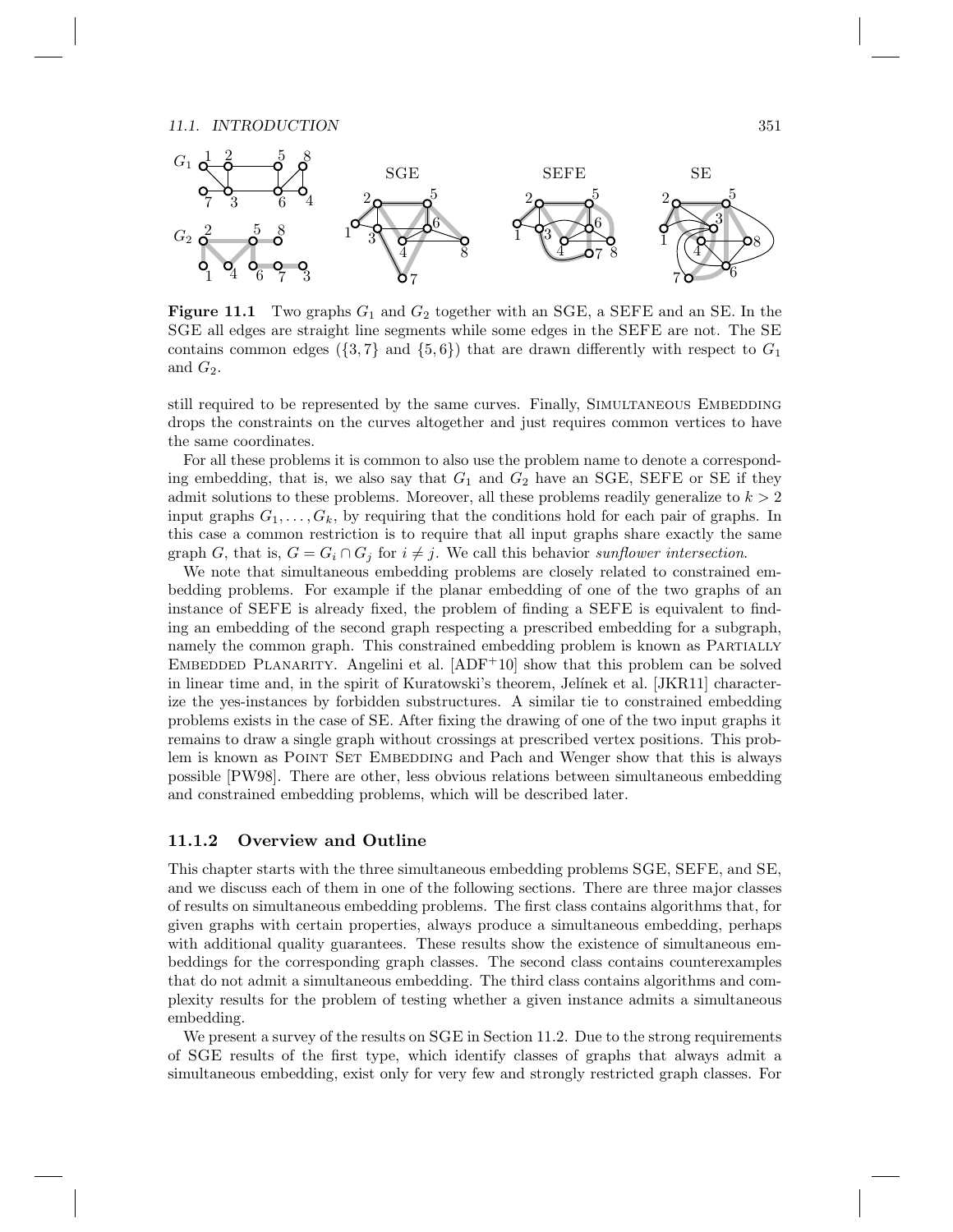example, even a path and a tree of depth 4 may not have an SGE [AGKN12]. Moreover, it is NP-hard to decide SGE and there are no further results of the third type, that is, algorithms testing whether an instance has an SGE or not, even for restricted instances.

Section 11.3 presents the SEFE problem, which turns out to be much less restrictive than SGE. For example a tree and a path do always admit a SEFE although they do not have an SGE [Fra07]. On the other hand, examples not having a SEFE are also counterexamples for SGE. Moreover, it is still open whether SEFE can be tested in polynomial time for two graphs, whereas it is NP-complete for three or more graphs  $[GJP^+06]$ . However, for two graphs, there exist several results of the third type, that is, testing algorithms, for restricted inputs. For example, it is possible to decide in linear time whether a pair of graphs admits a SEFE or not, if the common graph is biconnected [ABF+12, HJL10].

In Section 11.4, we consider the least restrictive simultaneous embedding problem, SE, which only requires common vertices to have the same coordinates in all drawings. As every planar graph can be drawn without crossings even if the position of every vertex is fixed [PW98], there are no counterexamples for SE and it is not necessary to have a testing algorithm. The results on SE focus on creating simultaneous embeddings such that edges have few bends and the resulting drawings use small area.

Sections 11.5–11.8 presents several variants of approaches to simultaneous embedding that do not quite fall into the categories of the three main problems. The problem variants discussed in Section 11.5 relax the requirement of having a fixed mapping between the vertices of  $G_1$  and  $G_2$ . They rather ask whether a suitable mapping can be found such that a SEFE exists  $[BCD<sup>+</sup>07]$ . Colored SGEs are somewhere between and allow the mapping to identify only vertices having the same color  $[BEEB<sup>+</sup>11]$ . Section 11.6 deals with matched drawings requiring straight-line drawings of the two input graph such that each common vertex has only the same y-coordinate in both drawings. Other work, discussed in Section 11.7, deals with the problem of simultaneously representing a planar graph and its dual [Tut63] and considers different types of simultaneous representations, such as simultaneous intersection representations, as introduced by Jampani and Lubiw [JL09]. Section 11.8 presents several practical approaches to simultaneous embedding problems.

In Section 11.9 results on morphing between different planar drawings of the same graph are presented. A morph aims to preserve the mental map between different drawings of the same graph, which can be seen as the opposite to drawing different graphs such that the common part is drawn the same. Finally, in Section 11.10, we present a list of open questions. The list contains questions that have been open for several years, as well as questions that are motivated by recent research results.

## 11.2 Simultaneous Geometric Embedding

In this section we consider the most desirable (and most restrictive) kind of simultaneous drawings, the SGEs. Most results on that problem are summarized in Table 11.1. Figure 11.3 illustrates the relation between these results. Before we describe the results in more detail we start with a small example. While it may be tempting to say that if the union of two graphs contains a subdivision of  $K_5$  or  $K_{3,3}$  then the two graphs have no simultaneous geometric embedding, this is not the case; see Figure 11.2. In fact, while planarity testing for a single graph can be done in linear time [HT74], Estrella-Balderrama et al. [EBGJ<sup>+</sup>08] show that the decision problem SGE is NP-hard. Other results concerning the complexity of SGE (for example for restricted graph classes) are not known.

In the following we describe the results illustrated in Figure 11.3. We start with algorithms always creating an SGE when the input is restricted to special graph classes. We then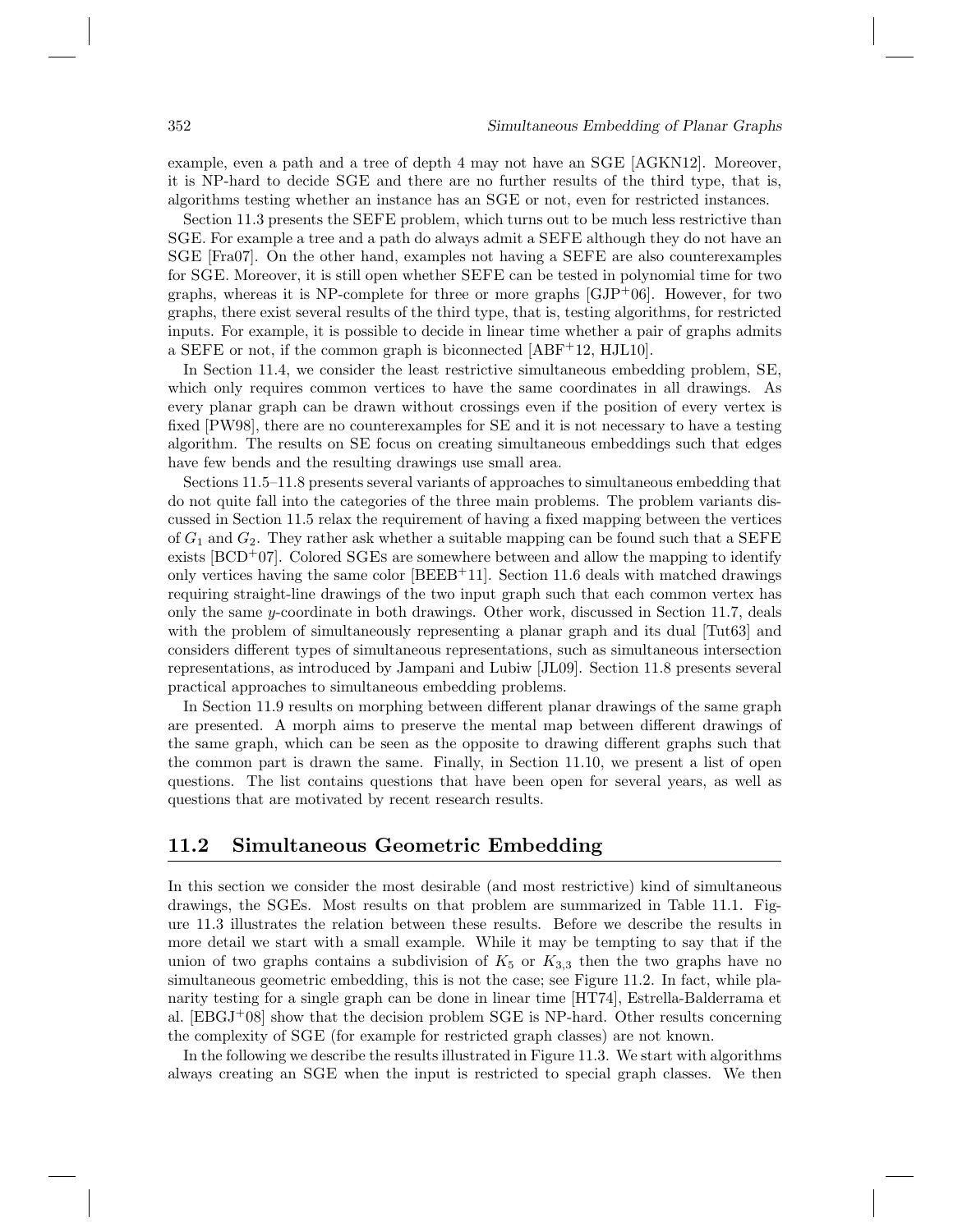| <b>SGE</b> Instance                              | <b>Existence</b> | Area                 | Ref.                                 |
|--------------------------------------------------|------------------|----------------------|--------------------------------------|
| $G_1$ & $G_2$ paths                              |                  | $n \times n$         | $[BCD+07]$                           |
| $G_1$ path & $G_2$ extended star                 |                  | $O(n^2) \times O(n)$ | $[{\rm BCD^+07}]$                    |
| $G_1$ caterpillar & $G_2$ path                   |                  | $n \times 2n$        | $\mathrm{[BCD^{+}07]}$               |
| $G_1 \& G_2$ caterpillar                         |                  | $3n \times 3n$       | $[BCD+07]$                           |
| 2 stars                                          |                  | $3 \times (n-2)$     | $[BCD+07]$                           |
| $k$ stars                                        |                  | $O(n) \times O(n)$   | $[BCD+07]$                           |
| $G_1$ & $G_2$ cycles                             |                  | $4n \times 4n$       | $[{\rm BCD^+07}]$                    |
| $G_1$ & $G_2$ have maximum degree 2              |                  |                      | [DEK04]                              |
| $G_1$ wheel & $G_2$ cycle                        |                  |                      | $\lbrack \text{CvKL} ^{+}11 \rbrack$ |
| $G_1$ tree & $G_2$ matching                      |                  |                      | $\lbrack \text{CvKL} ^{+}11 \rbrack$ |
| $G_1$ outerpath & $G_2$ matching                 |                  |                      | $[CvKL+11]$                          |
| $G_1$ tree of depth 2 & $G_2$ path               |                  |                      | [AGKN12]                             |
| $G_1$ level-planar w.r.t. path $G_2$             |                  |                      | [CEBFK09]                            |
| $G_1 \& G_2$ planar                              | Х                |                      | $[BCD+07]$                           |
| $G_1$ path & $G_2$ planar                        |                  |                      | $[BCD+07, EK05a]$                    |
| $G_1$ path $\&$ $G_2$ edge disjoint              |                  |                      | [FKK09]                              |
| three paths                                      |                  |                      | $[BCD+07]$                           |
| $G_1$ matching & $G_2$ planar                    |                  |                      | $\lbrack \text{CvKL} ^{+}11 \rbrack$ |
| six matchings                                    |                  |                      | $[CvKL+11]$                          |
| $G_1$ & $G_2$ outerplanar                        |                  |                      | $[BCD+07]$                           |
| $G_1 \& G_2$ trees                               |                  |                      | [GKV09]                              |
| $G_1$ tree of depth 4 & $G_2$ edge disjoint path | х                |                      | [AGKN12]                             |

Table 11.1 A list of classes of graphs that are either known to always have an SGE or that contain counterexamples. For the positive cases, the area consumption is given, provided that it is known.

continue with graph classes containing counterexamples. Finally, we consider the results not fitting in one of these two cases.



**Figure 11.2** The union of the graph on the left and the graph on the right is a  $K_5$ , but the middle drawing shows a simultaneous geometric embedding of the two graphs.

### 11.2.1 Graph Classes with SGE

Brass et al.  $[BCD<sup>+</sup>07]$  give several algorithms for different restricted graph classes always creating an SGE. In the simplest case  $G_1$  and  $G_2$  are both required to be paths. This result is easy to prove and also provides good intuition for most of the positive results: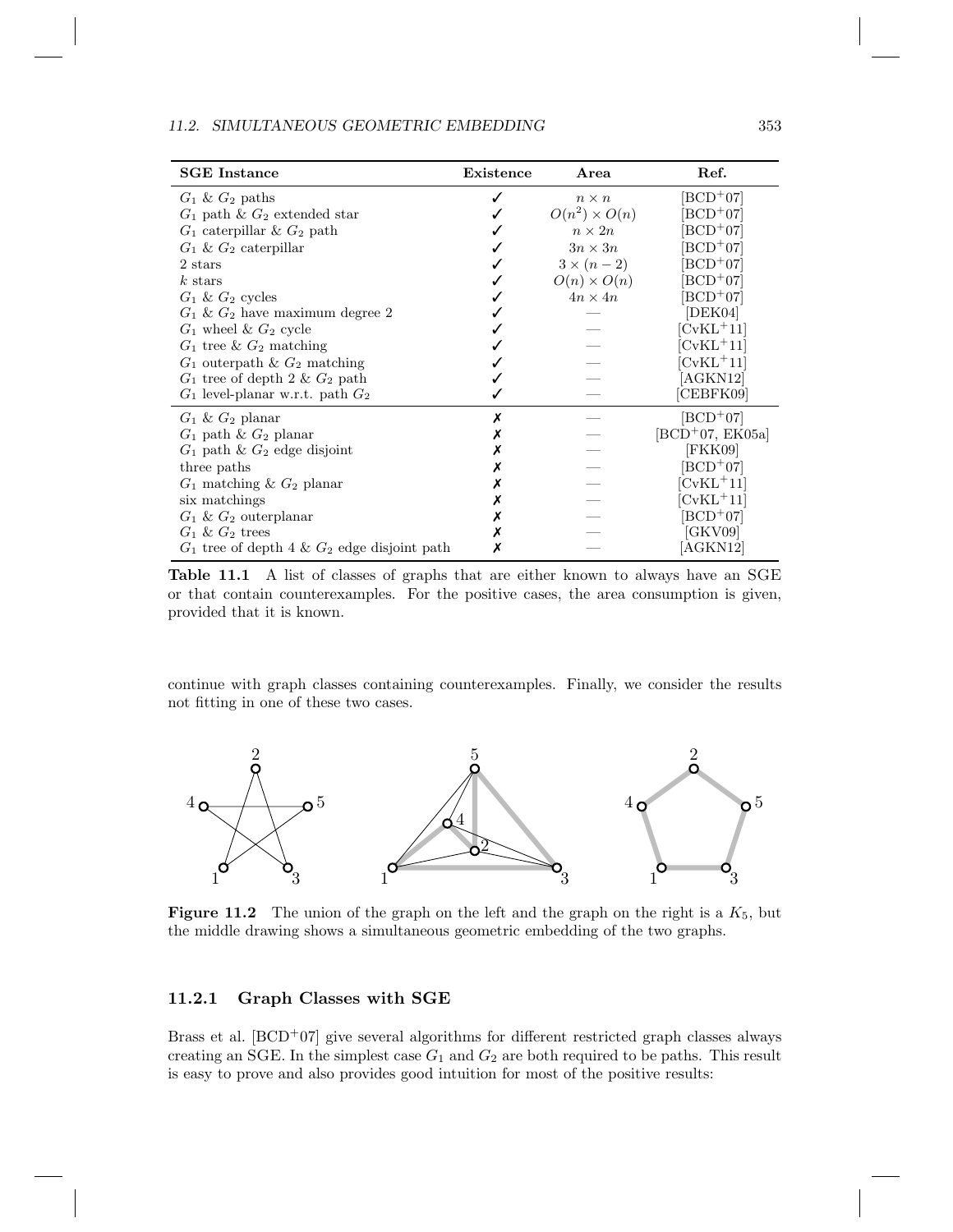

Figure 11.3 Overview over the so far known results on SGE. Each box represents one Figure 11.3 Overview over the so far known results on SGE. Each box represents one result and an arrow highlights that the source-result is extended by the target-result. The result and an arrow highlights that the source-result is extended by the target-result. The arrowheads are empty for the cases in which this is only true if the grid size is neglected. arrowheads are empty for the cases in which this is only true if the grid size is neglected. Note that transitive arrows are omitted. Note that transitive arrows are omitted.

**Theorem 11.1** For two paths  $P_1$  and  $P_2$  on the same vertex set V of size n an SGE on a grid of size  $n \times n$  can be found in linear time.

**Proof:** For each vertex  $u \in V$ , we embed u at the integer grid point  $(p_1, p_2)$ , where **Proof.** For each vertex  $u \in V$ , we embed u at the integer grid point  $(p_1, p_2)$ , where  $p_i \in \{1, 2, ..., n\}$  is the vertex's position in the path  $P_i$ ,  $i \in \{1, 2\}$ . Then,  $P_1$  is embedded  $a_i \in \{1, 2, \ldots, n\}$  is the vertex s position in the path  $i_j, i \in \{1, 2\}$ . Then,  $i_1$  is embedded as a summatrix chain. Thus, as an x-monotone polygonal chain, and  $P_2$  is embedded as a y-monotone chain. Thus, neither path is self-intersecting; see Figure 11.4 for an example.  $\Box$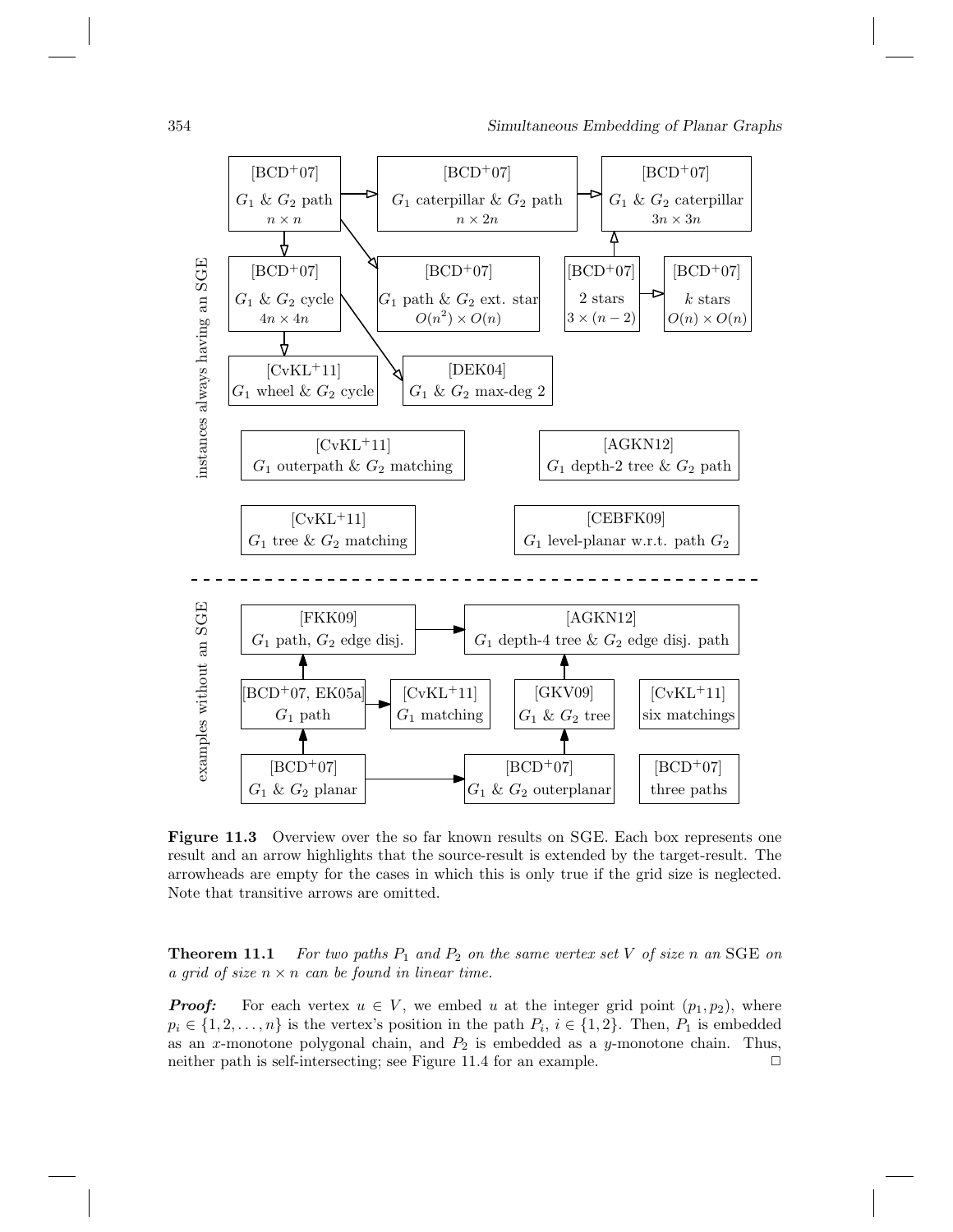

**Figure 11.4** Two paths simultaneously embedded such that one path is  $x$ -monotone and the other is  $y$ -monotone.

Brass et al.  $[BCD+07]$  also consider more general graph classes, such as *caterpillars* (trees being paths after the removal of all leaves), *stars* (trees with at most one inner vertex called center ), and extended stars (collection of stars with an additional special root and paths from the special root to the centers of all stars). They show that a caterpillar and a path admit an SGE on a grid of size  $n \times 2n$ , which can be extended to two caterpillars on a grid of size  $3n \times 3n$ . Moreover, they can simultaneously embed two stars on a  $3 \times (n-2)$  grid and extend it to the case of k stars on an  $O(n) \times O(n)$ -grid. Finally, the pairs path plus extended star and cycle plus cycle can be embedded on  $O(n^2) \times O(n)$  and  $4n \times 4n$  grids, respectively. The latter two results both extend the case of two paths (when neglecting the grid size).

The result for two cycles was further extended by Duncan et al. [DEK04] and Cabello et al. [CvKL<sup>+</sup>11]. Duncan et al. [DEK04] show that a graph with maximum degree 4 has geometric thickness 2. To this end, they show that two graphs with maximum degree 2 always admit a simultaneous geometric embedding. However, their algorithm computes drawings with potentially large area.

Cabello et al.  $\text{CvKL}+11$  show the existence of an SGE for a *wheel* (union of a star and a cycle on its leaves) and a cycle. They moreover give algorithms for the pairs tree plus matching (graph with maximum degree 1) and *outerpath* (outerplanar graph whose weak dual is a path) plus matching. The former algorithm uses only two slope for the matching edges, for the latter one slope suffices.

Given a planar graph and a path on the same vertices, the order of the vertices in the path induces a layering on the vertices. Cappos et al. [CEBFK09] give a linear-time algorithm that computes an SGE of a planar graph and a path if the planar graph is level-planar with respect to the layering induced by the path. Angelini et al. [AGKN12] show that every tree of depth 2 has an SGE with every path.

### 11.2.2 Examples without SGE

In contrast to the positive results, Brass et al.  $[BCD<sup>+</sup>07]$  give several examples not admitting an SGE. They show the existence of two planar graphs without a simultaneous embedding and extended this result to two outerplanar graphs. Two results we present in more detail are the counterexample for a planar graph and a path by Brass et al.  $[BCD<sup>+</sup>07]$  and Erten and Kobourov [EK05a] and the counterexample of three paths by Brass et al. [ $BCD<sup>+</sup>07$ ].

**Theorem 11.2** There exists a planar graph G and a path P not admitting an SGE.

**Proof Sketch:** Consider the graph G and the path P as shown in Figure 11.5. Let  $G'$ be the subgraph of G induced on the vertices  $\{1, 2, 3, 4, 5\}$ , and let G'' be the subgraph of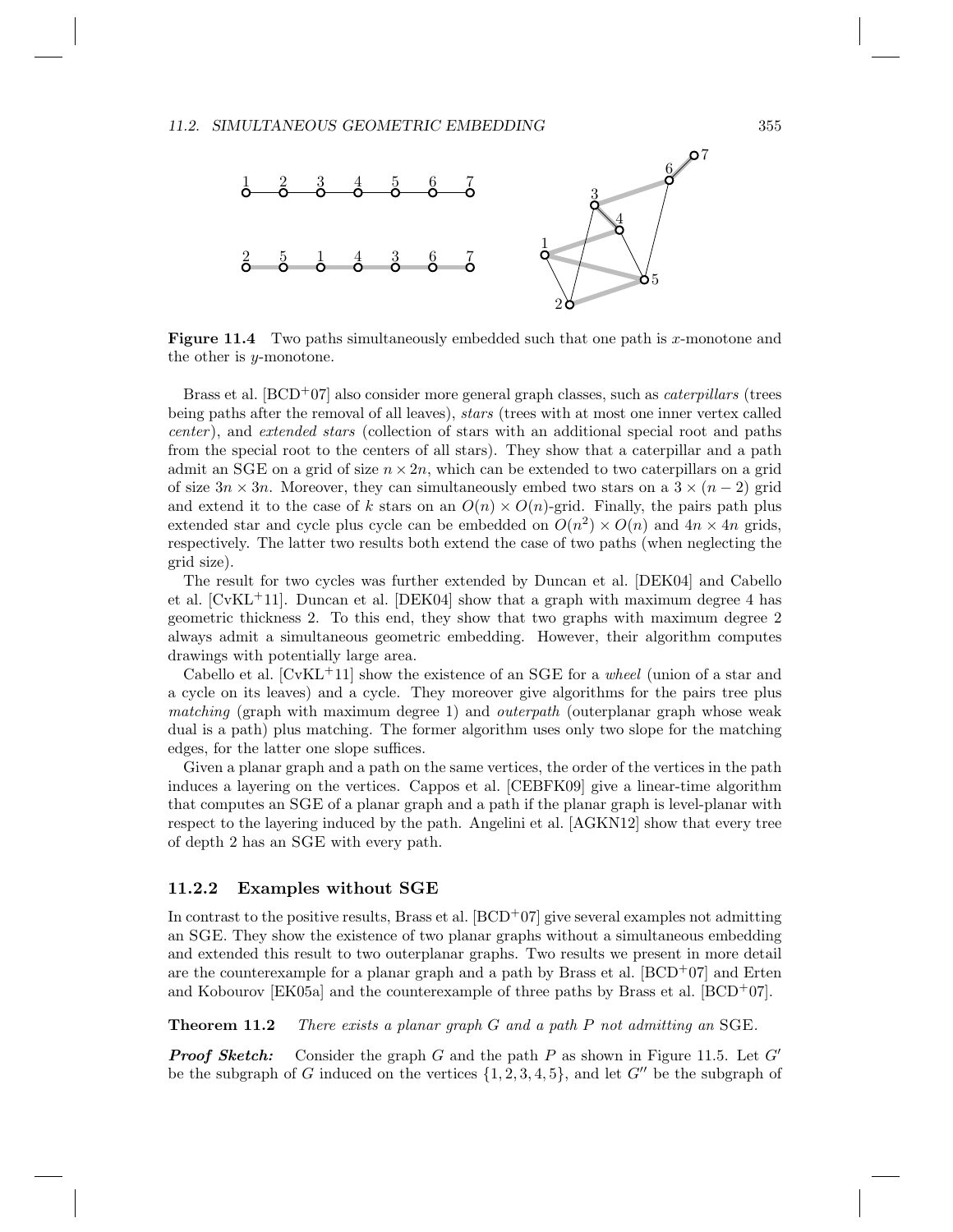356 Simultaneous Embedding of Planar Graphs



**Figure 11.5** A planar graph G and a path P that do not allow an SGE.

G induced on the vertices  $\{2, 6, 7, 8, 9\}$ . Since G is triconnected fixing the outer face fixes an embedding for  $G$ . With the given outer face of  $G$ , the path  $P$  contains two crossings: one involving  $(2, 4)$ , and the other one involving  $(6, 8)$ .

Graph  $G'$  has six faces and unless we change the outer face of  $G'$  such that it contains the edge  $(1,3)$  or  $(3,5)$ , the edge  $(2,4)$  is involved in a crossing in the path. Similarly for  $G''$ , unless we change its outer face such that it contains  $(2, 7)$  or  $(7, 9)$ , the edge  $(6, 8)$  is involved in a crossing in the path. However  $G'$  and  $G''$  do not share any faces and removing both crossings depends on taking two different outer faces, which is impossible. Thus, regardless of the choice for the outer face of G, path P contains a crossing.  $\Box$ 

### **Theorem 11.3** There exist three paths  $P_1$ ,  $P_2$  and  $P_3$  not admitting an SGE.

**Proof:** A path of n vertices is simply an ordered sequence of n numbers. The three paths we consider are: 714269358, 824357169 and 758261439. For example, the sequence 714269358 represents the path  $(v_7, v_1, v_4, v_2, v_6, v_9, v_3, v_5, v_8)$ . We will write ij for the edge connecting  $v_i$  to  $v_j$ . The union of these paths contain the following twelve edges.

$$
E = \{14, 16, 17, 24, 26, 28, 34, 35, 39, 57, 58, 69\}
$$

It is easy to see that the graph  $G$  consisting of these edges is a subdivision of  $K_{3,3}$ and therefore non-planar: collapsing 1 and 7, 2 and 8, 3 and 9 yields the classes  $\{1, 2, 3\}$ and  $\{4, 5, 6\}.$ 

It follows that there are two nonadjacent edges of G that cross each other. It is easy to check that every pair of nonadjacent edges from  $E$  appears in at least one of the paths given above. Therefore, at least one path will cross itself which completes the proof.  $\Box$ 

Cabello et al.  $\text{CvKL}+11$  extend the counterexample for the case that  $G_1$  is a path to the case where  $G_1$  is a matching. Moreover, they give an example of six matchings not admitting an SGE. Note that this does not directly follow by dividing three paths without an SGE into six matchings, as the resulting matchings allow crossings that were not allowed before. Another extension of the case where  $G_1$  is a path was given by Frati et al. [FKK09] who give a counterexample where  $G_1$  is a path and  $G$  is a set of isolated vertices, that is,  $G_1$  and  $G_2$  are edge disjoint.

The question of whether two trees always admit an SGE was open for several years, before it was answered in the negative by Geyer et al. [GKV09] with a construction involving two very large trees. This of course extends the result of two outerplanar graphs not having an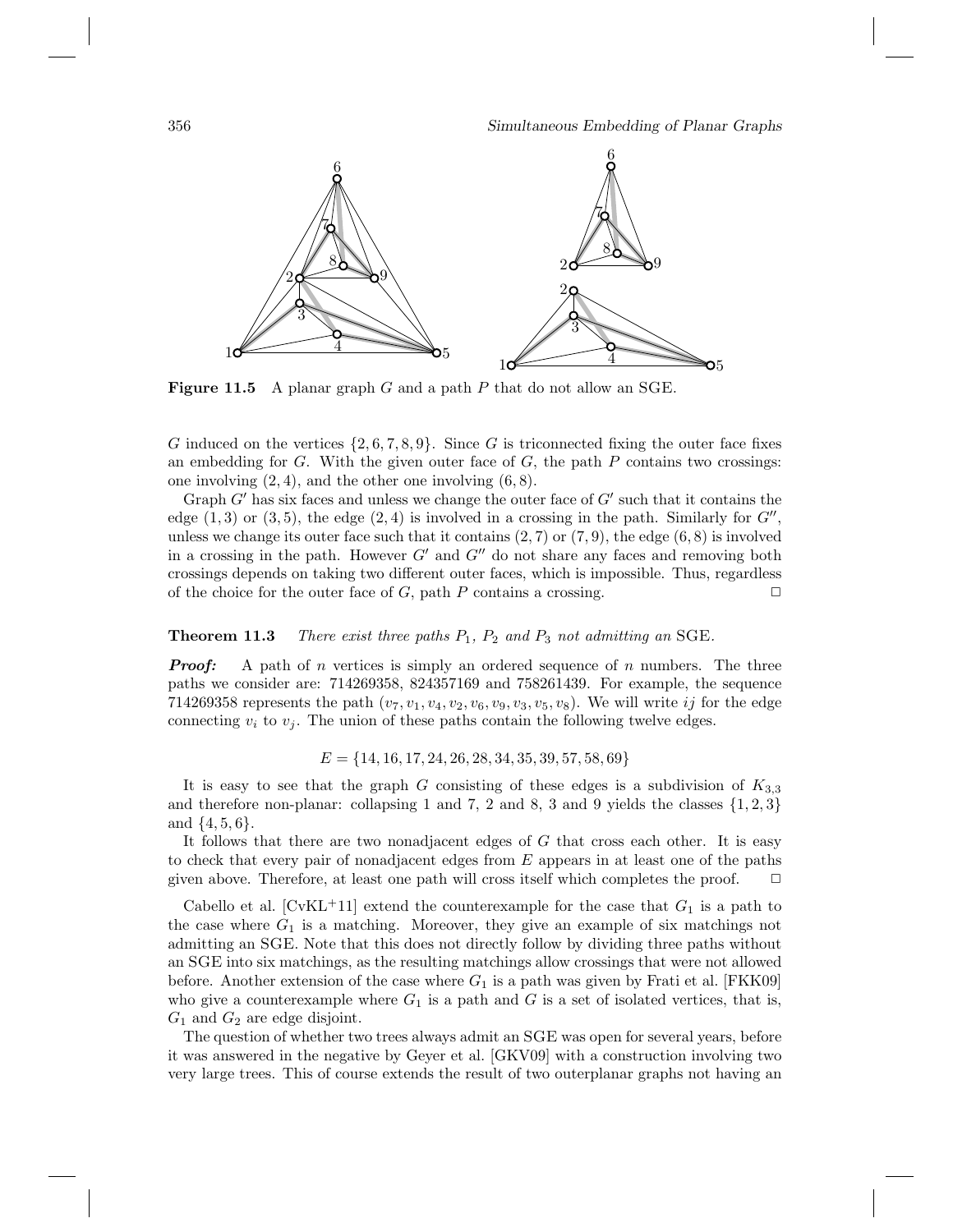SGE by Brass et al.  $[BCD^+07]$ . Angelini et al.  $[AGKN12]$  further extended it to the case of a tree and a path without an SGE. More precisely, they give an example of a tree of depth 4 and an edge disjoint path not having an SGE. Recall that a tree of depth 2 does always admit a simultaneous embedding with a path, thus in this case the gap between positive and negative results is quite small.

### 11.2.3 Related Work

Frati et al. [FKK09] consider the restricted case where each input graph has a prescribed combinatorial embedding. They show that the pair path plus star admits an SGE even if the embedding of the star is fixed. They can extend this result to a double-star (tree with up to two inner vertices) if it is edge disjoint to the path. On the other hand they show that fixing the embedding of two caterpillars may lead to an counterexample, whereas they admit an SGE if the embedding is not fixed. Another counterexample is the pair outerplanar graph with fixed embedding plus edge-disjoint path.

An interesting additional restriction to SGEs was considered by Argyriou et al. [ABKS12], combining SGE with the RAC drawing convention (RAC – Right-Angular Crossing). They try to find an SGE such that crossings between exclusive edges of different graphs are restricted to right-angular crossings. Argyriou et al. consider only the case where the edge sets of both graphs are disjoint. They present one negative and one positive result for this problem. The negative result consists of a wheel and a cycle not admitting an SGE with right-angular crossings. On the other hand they show the existence of such a drawing on a small integer grid for the case that one of the graphs is a path or a cycle and the other is a matching. Moreover, they give a linear-time algorithm to compute such a drawing.

# 11.3 Simultaneous Embedding with Fixed Edges

In this section we drop the requirement that edges have to be straight line segments and consider the SEFE problem. Figure 11.6 shows a SEFE of the graph and the path from Figure 11.5 not admitting an SGE. Figure 11.7 and Table 11.2 illustrate the results on the problem SEFE classified in the three categories described before.



Figure 11.6 A graph and a path not admitting an SGE but a SEFE.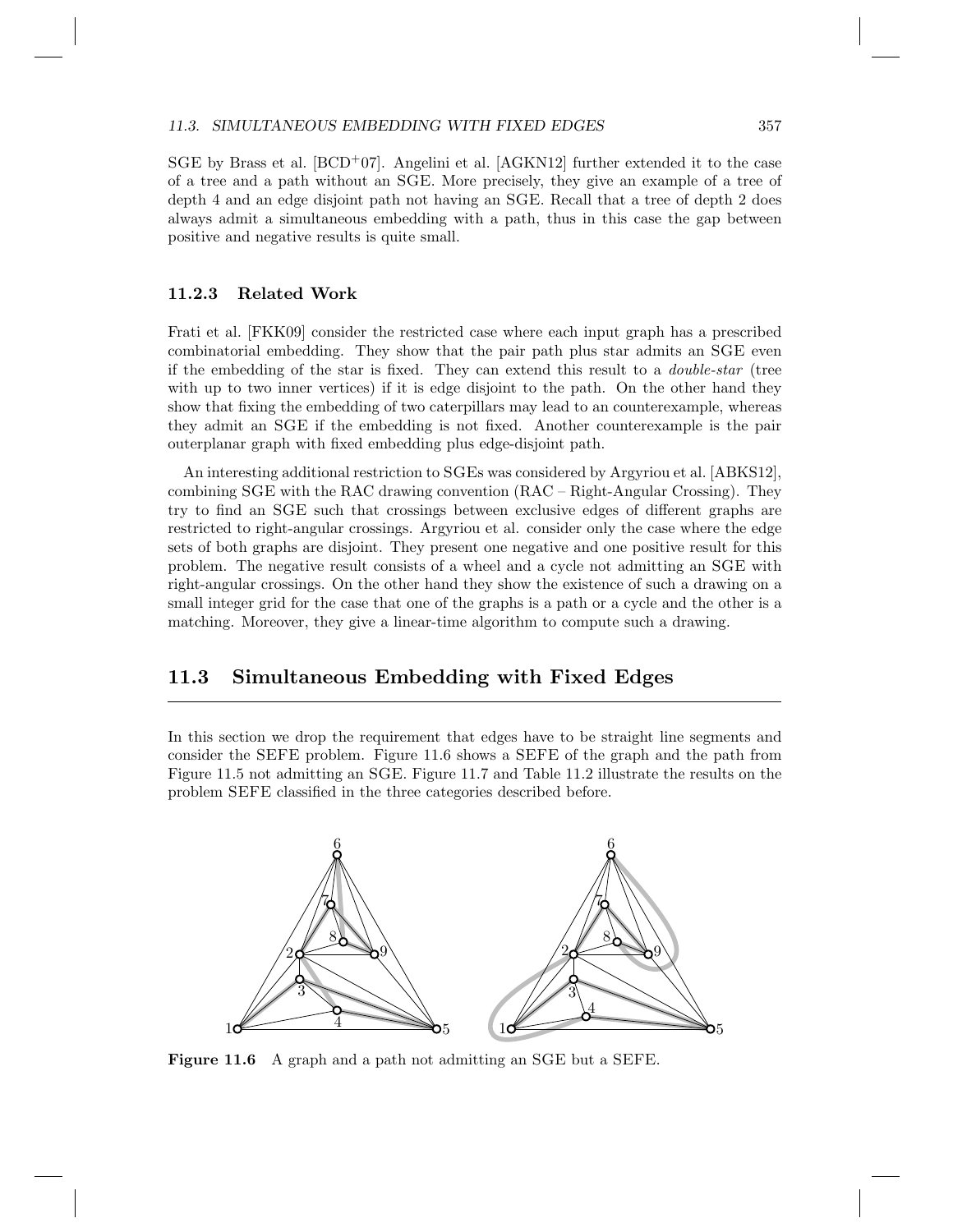

Figure 11.7 Overview over the so far known results on SEFE. Each box represents one result and an arrow highlights that the source-result is extended by the target-result. The result and an arrow highlights that the source-result is extended by the target-result. The arrowheads are empty for the cases in which this is only true, if the number of bends per arrowheads are empty for the cases in which this is only true, if the number of bends per edge, the consumed grid size or the necessary running time is neglected. Note that transitive edge, the consumed grid size or the necessary running time is neglected. Note that transitive arrows are omitted. arrows are omitted.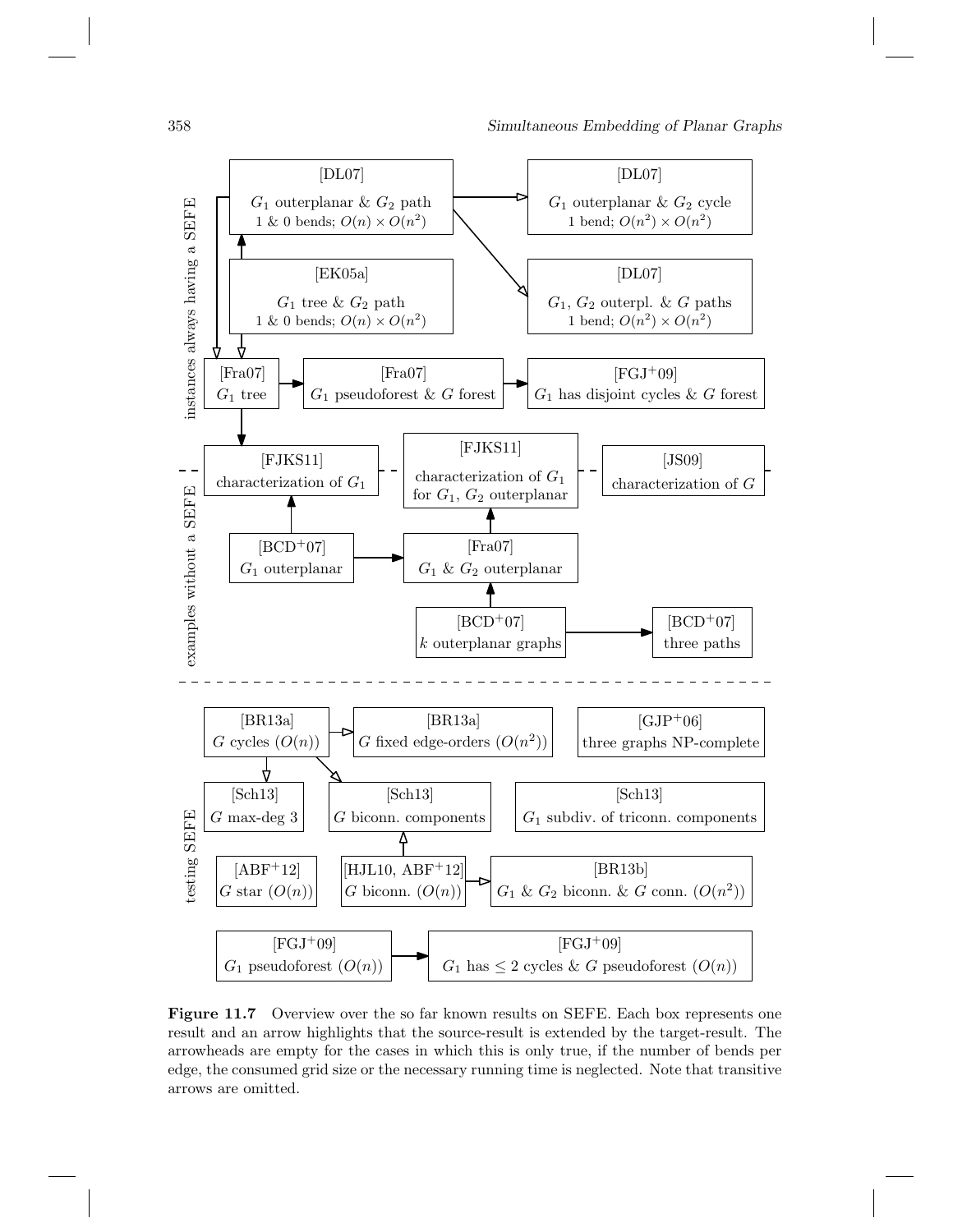| <b>SEFE</b> Instance                                                                              | Exist.                                                     | Area                   | <b>Bends</b> | Ref.                           |
|---------------------------------------------------------------------------------------------------|------------------------------------------------------------|------------------------|--------------|--------------------------------|
| $G_1$ tree & $G_2$ path                                                                           | ✓                                                          | $O(n) \times O(n^2)$   | $1 \& 0$     | [EK05a]                        |
| $G_1$ outerplanar & $G_2$ path                                                                    | ✓                                                          | $O(n) \times O(n^2)$   | $1 \& 0$     | [DL07]                         |
| $G_1$ outerplanar & $G_2$ cycle                                                                   | ✓                                                          | $O(n^2) \times O(n^2)$ | $\mathbf{1}$ | [DL07]                         |
| $G_1, G_2$ outerplanar & G collection of paths                                                    | ✓                                                          | $O(n^2) \times O(n^2)$ | 1            | [DL07]                         |
| $G_1$ tree & $G_2$ planar                                                                         | ✓<br>$\checkmark$                                          |                        |              | $[\text{Fra}07]$               |
| $G_1$ pseudoforest, $G_2$ planar & G forest<br>$G_1$ has disjoint cycles, $G_2$ planar & G forest | ✓                                                          |                        |              | Fra07<br>$[FGJ+09]$            |
|                                                                                                   |                                                            |                        |              |                                |
| characterization of $G$<br>characterization of $G_1$                                              | $\checkmark$ / $\checkmark$<br>$\checkmark$ / $\checkmark$ |                        |              | [JSO9]<br>[FJKS11]             |
| characterization of $G_1$ ( $G_1$ , $G_2$ outerplanar)                                            | $\checkmark$ / $\checkmark$                                |                        |              | [FJKS11]                       |
| $G_1$ outerplanar & $G_2$ planar                                                                  | $\pmb{\mathsf{x}}$                                         |                        |              | $[BCD+07]$                     |
| $k$ outerplanar graphs                                                                            | Х                                                          |                        |              | $[BCD+07]$                     |
| three paths                                                                                       | $\pmb{\mathsf{x}}$                                         |                        |              | $[BCD+07]$                     |
| $G_1$ & $G_2$ outerplanar                                                                         | Х                                                          |                        |              | [Fra07]                        |
|                                                                                                   |                                                            |                        |              |                                |
| <b>SEFE Instance</b>                                                                              |                                                            | Complexity             |              | Ref.                           |
| three planar graphs                                                                               |                                                            | NP-complete            |              | $[GJP+06]$                     |
| $G_1$ pseudoforest & $G_2$ planar                                                                 |                                                            | O(n)                   |              | $[FGJ+09]$                     |
| $G_1$ has $\leq 2$ cycles, $G_2$ planar & G pseudoforest                                          |                                                            | O(n)                   |              | $[FGJ^+09]$                    |
| $G$ star                                                                                          |                                                            | O(n)                   |              | $[ABF+12]$                     |
| $G$ consists of disjoint cycles                                                                   |                                                            | O(n)                   |              | [BR13a]                        |
| G consists of components with fixed embeddings                                                    |                                                            | $O(n^2)$               |              | [BR13a]                        |
| $G$ has maximum degree 3                                                                          |                                                            | polynomial             |              | [Sch13]                        |
| $G_1$ subdivision of triconnected components & $G_2$ planar                                       |                                                            | polynomial             |              | $\lbrack \text{Sch}13 \rbrack$ |
| G biconnected                                                                                     |                                                            | O(n)                   |              | [HJL10]                        |
| G biconnected                                                                                     |                                                            | O(n)                   |              | $[ABF+12]$                     |
| $G$ consists of biconnected components                                                            |                                                            | polynomial             |              | [Sch13]                        |

### 11.3. SIMULTANEOUS EMBEDDING WITH FIXED EDGES 359

Table 11.2 A list of graph classes that are either known to always have a SEFE or that contain counterexamples (table at the top). For the positive examples bounds on the required area and number of bends per edge are given, provided that they are known. The symbol  $\checkmark$  is denotes that a complete characterization of positive and negative instances is given. The table at the bottom shows results concerning the computational complexity of SEFE.

### 11.3.1 Positive and Negative Examples

We start with instances that always admit a SEFE. Erten and Kobourov [EK05a] show that a tree and a path can always be embedded simultaneously. They additionally give an algorithm finding a simultaneous embedding in  $O(n)$  time on a grid of size  $O(n) \times O(n^2)$ such that the edges of  $G_1$  and  $G_2$  have at most one and zero bends per edge, respectively. Note that a grid of size  $O(n^2) \times O(n^3)$  is necessary if the bends are required to be drawn on grid points. Di Giacomo and Liotta [DL07] extend this result to the case of an outerplanar graph and a path with the same grid and bend requirements. They extend it further to the case where  $G_1$  and  $G_2$  are outerplanar and the common graph G is a collection of paths and to the case where  $G_1$  is outerplanar and  $G_2$  is a cycle. However, in both cases a grid of size  $O(n^2) \times O(n^2)$  and up to one bend per edge are required. If the grid and bend requirements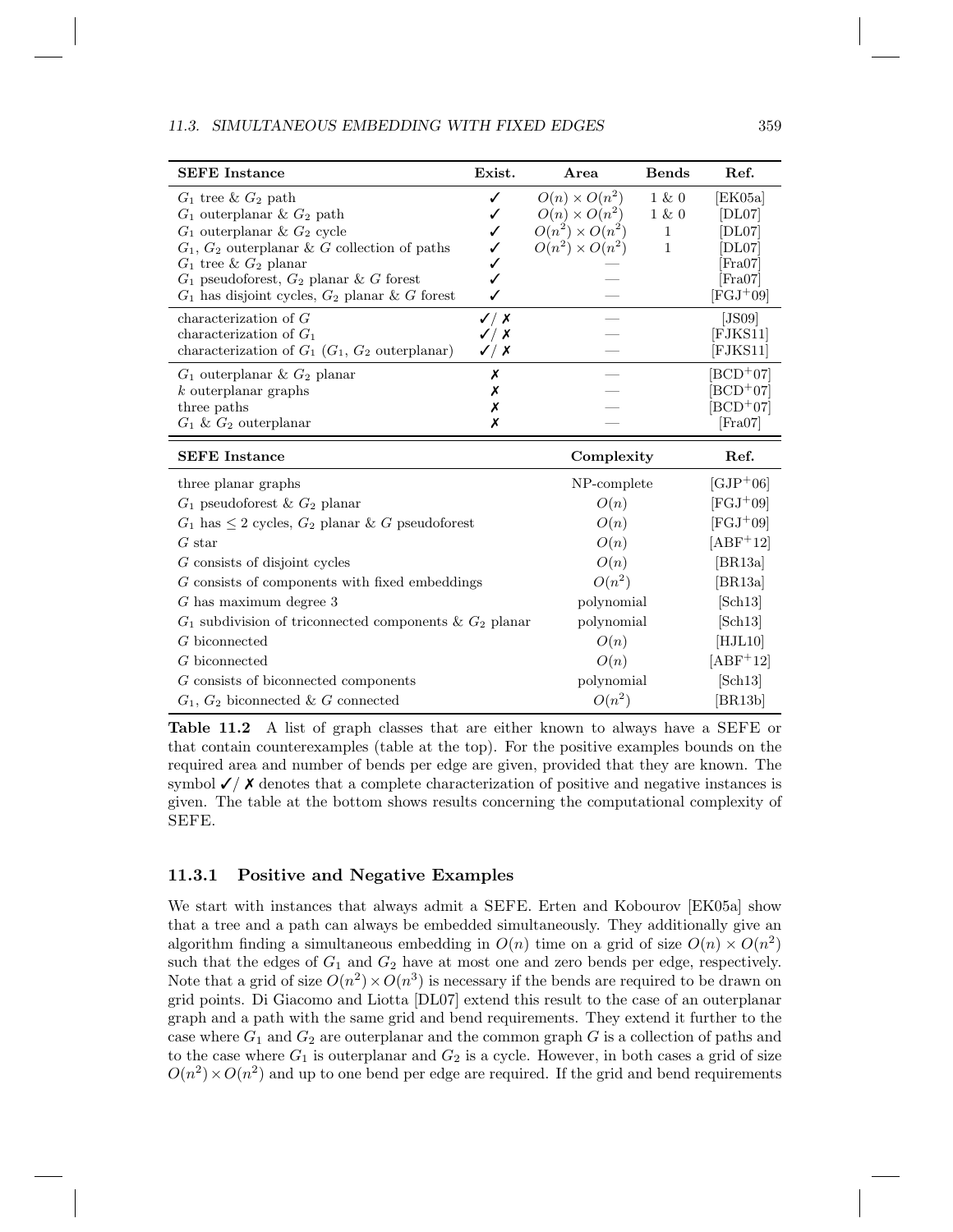are completely neglected, the results considering the pairs tree plus path and outerplanar graph plus path can be extended to the case where one of the two graphs is a tree.

Frati [Fra07] shows how a tree  $G_1$  can be simultaneously embedded with an arbitrary planar graph  $G_2$ . This algorithm still works if  $G_1$  contains one additional edge that is not a common edge, yielding the result that every graph with at most one cycle (a pseudoforest) can be embedded simultaneously with every other planar graph if the common graph does not contain this cycle. Fowler et al.  $[FGJ+09]$  extend this result further to the case where  $G_1$  contains only disjoint cycles and the common graph  $G$  does not contain a cycle.

Aside from instances always having a SEFE, there are also examples that cannot be simultaneously embedded. Brass et al.  $[BCD<sup>+</sup>07]$  give examples for k outerplanar graphs, three paths and an outerplanar graph plus a planar graph not having a SEFE. The results concerning outerplanar graphs can be extended to the case where both graphs are outerplanar [Fra07].

In between the positive and negative results there are some characterizations stating which instances have a SEFE and which do possibly not. Fowler et al. [FJKS11] give a characterization of the graphs  $G_1$  having a SEFE with every other planar graph. This of course extends all results concerning only  $G_1$ . In particular, the results that a tree can be simultaneously embedded with every other graph, whereas an outerplanar graph cannot, are extended. This characterization essentially requires that  $G_1$  must not contain a subgraph homeomorphic to  $K_3$  (a triangle) and an edge not attached to this  $K_3$ ; see Figure 11.8 for an example. The considerations made for this characterization additionally yield a characterization for the biconnected outerplanar graphs  $G_1$  having a simultaneous embedding with every other outerplanar graph  $G_2$ . This of course extends the result that two outerplanar graphs possibly do not have a SEFE.



**Figure 11.8**  $G_1$  (a) and  $G_2$  (b) do not admit a SEFE (c) as  $G_2$  forces the vertices 4 and 5 to different sides of the triangle  $\Delta$ 123.

A different characterization, in terms of the common graph, is given by Jünger and Schulz [JS09]. They show that two graphs can be simultaneously embedded if the common graph  $G$  has only two embeddings, whereas in all other cases graphs  $G_1$  and  $G_2$  with the common graph  $G$  not having a SEFE can be constructed. They additionally show that finding a SEFE is equivalent to finding combinatorial embeddings of  $G_1$  and  $G_2$ inducing the same combinatorial embedding, that is the same orders of edges around vertices and the same relative positions of connected components to one another, on the common graph  $G$  [JS09, Theorem 4]. Note that it is not obvious and not even true for more than two graphs [ADF11]. As this result is heavily used in most algorithms solving the decision problem SEFE, we state it as a theorem.

**Theorem 11.4** Two graphs  $G_1$  and  $G_2$  with common subgraph G admit a SEFE if and only if they admit combinatorial embeddings inducing the same embedding on G.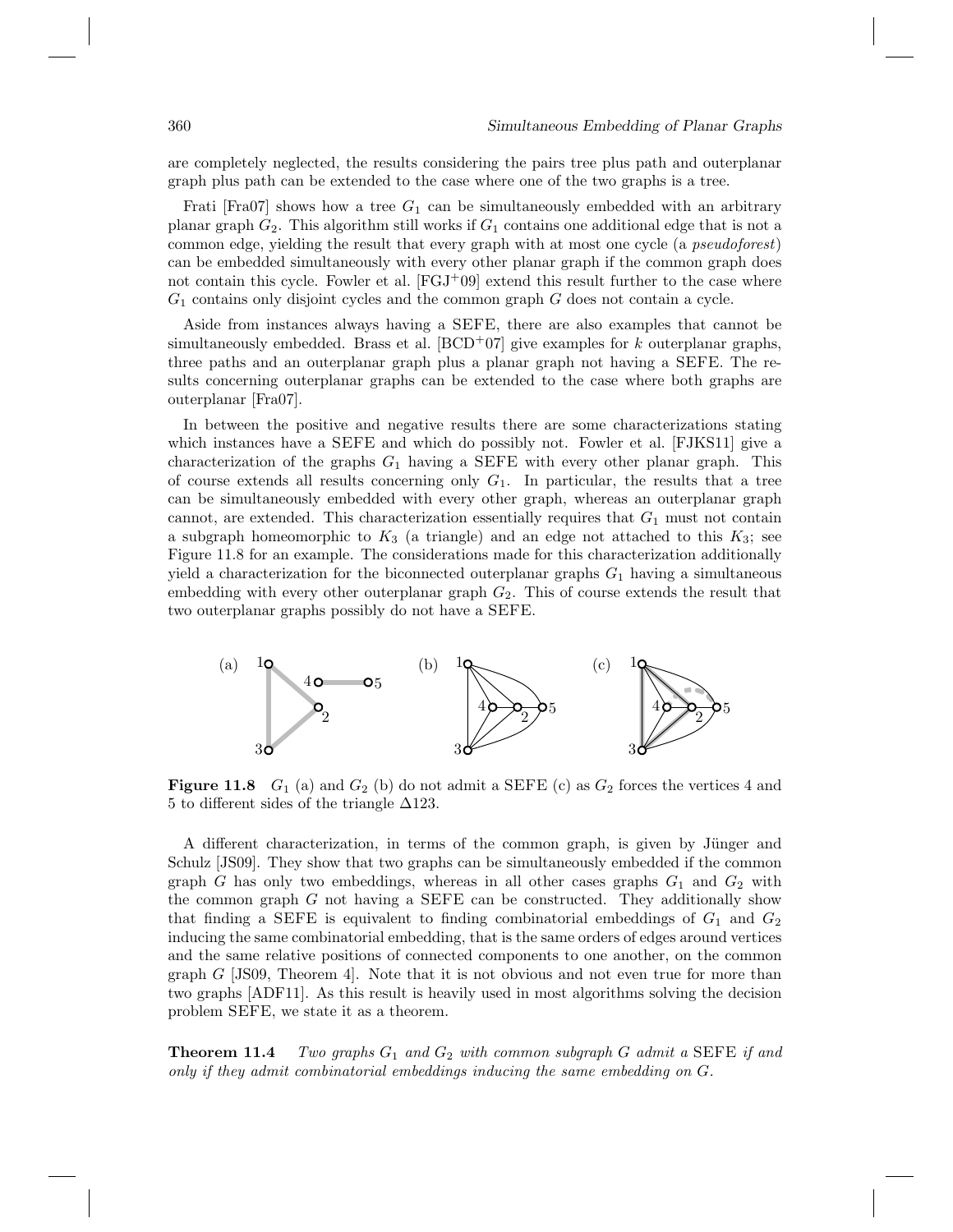### 11.3.2 Testing SEFE

Since SEFE has positive and negative instances, it would be nice to have an algorithm deciding for given graphs, whether they can be embedded simultaneously. If more than two graphs are allowed, this problem is known to be NP-complete  $|GJP+06|$ , whereas the complexity for two graphs is still open. However, there are several results solving SEFE for special cases.

Fowler et al.  $[FGJ^+09]$  show how to test SEFE, if  $G_1$  is a pseudoforest, that is, a graph with at most one cycle. Note that, as mentioned above, such an instance always has a SEFE if this single cycle is not contained in G. This result can be extended to the case where  $G_1$  contains up to two cycles, if G does not contain the second cycle, that is, G is a pseudoforest. To achieve this result the following auxiliary problem was solved. Given a planar graph G with a designated cycle C and a partition  $\mathcal{P} = \{P_1, \ldots, P_k\}$  of the vertices not contained in C, does G admit a planar embedding, such that all vertices in  $P_i$  are on the same side of the cycle for every set  $P_i$ ? Note that this again is a constrained embedding problem, showing that constrained and simultaneous embedding are closely related. Despite early effort [FJKS11], testing SEFE for two outerplanar graphs remains open.

Haeupler et al. [HJL10] give a linear-time algorithm to solve SEFE for the case that the common graph is biconnected. Their solution is an extension of the planarity testing algorithm by Haeupler and Tarjan [HT08]. This planarity testing algorithm starts with a completely unembedded graph and adds vertices iteratively, such that the unembedded part is always connected, ensuring that it can be assumed to lie in the outer face of all embedded components. While inserting vertices, they keep track of the possible embeddings of the embedded parts by representing the possible orders of half-embedded edges around every component with a PQ-tree having these edges as leaves. In a  $PQ$ -tree every inner node is either a Q-node fixing the order of edges incident to it up to a flip or a P-node allowing arbitrary orders. In this way a PQ-tree represents a set of possible orders of its leaves.

A completely different approach is used by Angelini et al. [ABF<sup>+</sup>12] to solve SEFE in linear time if the common graph is biconnected. They choose an order for the common graph bottom up in its SPQR-tree such that the private edges can be added.

Another approach by Bläsius and Rutter [BR13b] also uses PQ-trees. They use that the possible orders of edges around every vertex of a biconnected planar graph can be represented by a PQ-tree, yielding a set of PQ-trees, one for each vertex. To obtain a planar embedding, the orders for the PQ-trees have to be chosen consistently. Bläsius and Rutter define the problem SIMULTANEOUS PQ-ORDERING asking for orders in PQ-trees that are chosen consistently, which can, among other applications, be used to represent all planar embeddings of a biconnected graph. This extends to the case of two biconnected planar graphs enforcing shared edges to be ordered the same and thus yields a quadratic time algorithm for SEFE if  $G_1$  and  $G_2$  are biconnected and G is connected. The latter requirement comes from the fact that only orders of edges around vertices are taken into account, relative positions of connected components to one another are neglected. Note that this result extends the case where  $G$  is biconnected for the following reason. If  $G$ is biconnected, then G is completely contained in a single block (maximal biconnected component) of  $G_1$  and  $G_2$ . Thus, even if  $G_1$  or  $G_2$  are not biconnected, they contain only one block that is of interest, all other blocks can simply be attached to this block.

The result by Bläsius and Rutter can be slightly extended to the case where the graphs  $G_1$ and  $G_2$  contain cut-vertices incident to at most two non-trivial blocks (blocks not consisting of a single edge), including the special case where both graphs have maximum degree 5. The SIMULTANEOUS PQ-ORDERING approach again shows the strong relation between simulta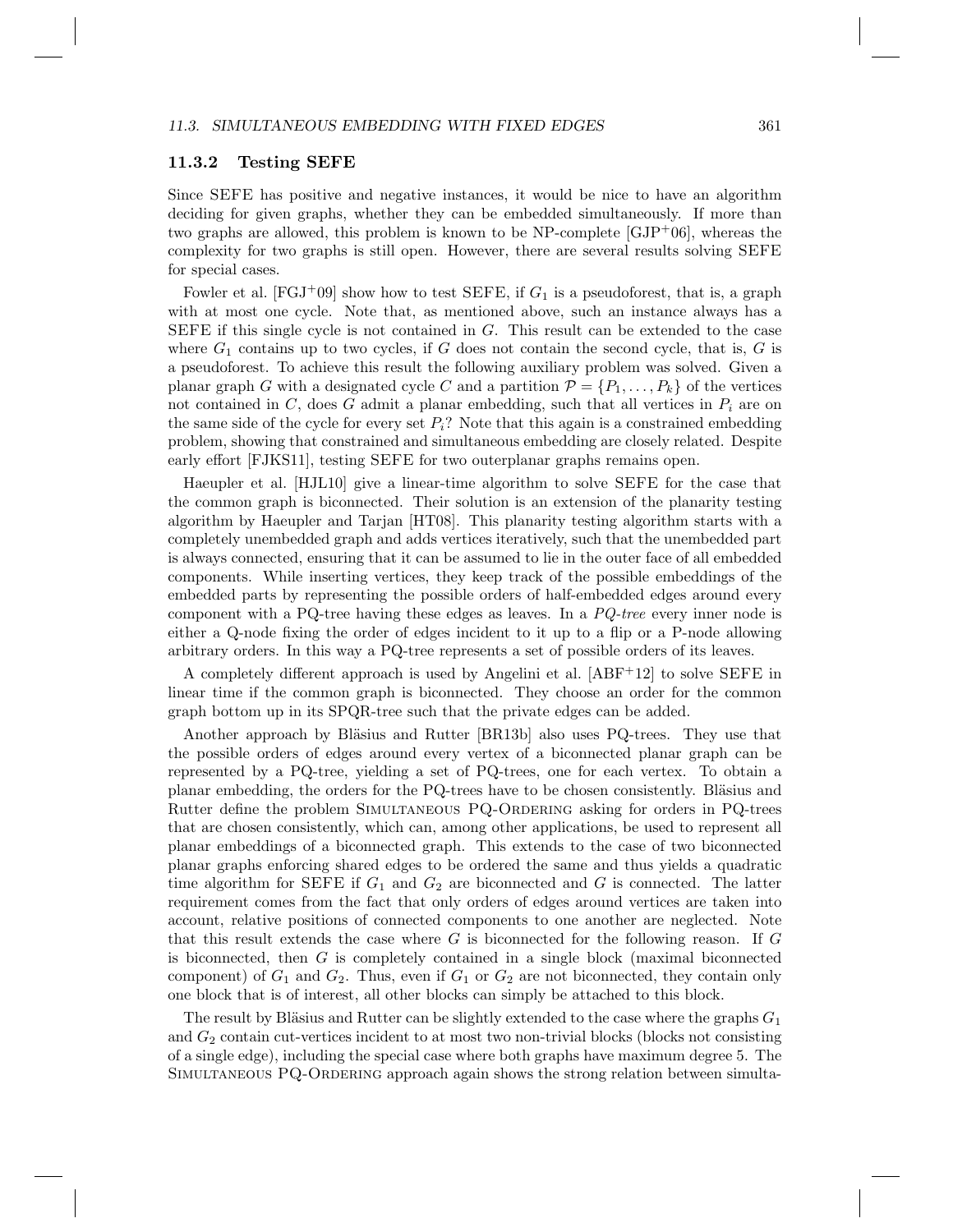neous and constrained embedding as in an instance of SEFE the two input graphs constrain the possible orders of some of the edges around vertices of one another with PQ-trees.

Angelini et al. [ABF+12] show the equivalence between SEFE and a constrained version of the PARTITIONED 2-PAGE BOOK EMBEDDING problem. An instance of PARTITIONED 2-Page Book EMBEDDING is a graph and a partition of its edges into two subsets. It asks whether all vertices can be arranged on a straight line (the *spine*) such that each of the edge partitions can be embedded without crossings in one of the two incident half-planes ( $pages$  of the book). PARTITIONED T-COHERENT 2-PAGE BOOK EMBEDDING additionally has a tree as input with the vertices of the graph as leaves. It is then required that the tree admits an embedding such that the order of its leaves is equal to the order of vertices on the spine. In other words, the allowed orders of vertices on the spine is constrained by a PQ-tree containing no Q-nodes. Angelini et al. [ABF+12] prove the following theorem and we sketch their proof here.

**Theorem 11.5** The problems SEFE for two graphs with connected intersection and PARTITIONED T-COHERENT 2-PAGE BOOK EMBEDDING have the same time complexity.

**Proof Sketch:** Angelini et al.  $[ABF^+12]$  first show that an instance of SEFE where the common graph is connected can be modified (yielding an equivalent instance) such that the common graph is a tree. Moreover, each private edge is incident to leaves of this tree. They then show the equivalence to an instance of PARTITIONED  $T$ -COHERENT 2-PAGE BOOK EMBEDDING where the common graph is the constraining tree, the leaves of this tree are the vertices that need to be placed on the spine and the private edges of each of the graphs is one of the partitions.

In the following we sketch this construction using the example in Figure 11.9. The instance in (a) having a tree T as common graph such that each private edge is incident to a leaf admits a SEFE. All private edges are embedded outside the dashed cycle around T in (b) containing all its leaves. Choosing another face as outer face and cutting the cycle at an arbitrary position yields a SEFE where all leaves of  $T$  are embedded on a straight line (c) with all private edges on the same side. This directly yields the PARTITIONED  $T$ -COHERENT 2-PAGE BOOK EMBEDDING in (d) of the private edges respecting the tree T. This shows the equivalence of SEFE and Partitioned T-Coherent 2-Page Book EMBEDDING as the constructions works the same in the opposite direction.  $\Box$ 



Figure 11.9 Equivalence of an instance of SEFE and the corresponding instance of Partitioned T-Coherent 2-Page Book Embedding.

For the restricted case that  $T$  is a star, PARTITIONED  $T$ -COHERENT 2-PAGE BOOK EMBEDDING reduces to the problem PARTITIONED 2-PAGE BOOK EMBEDDING that can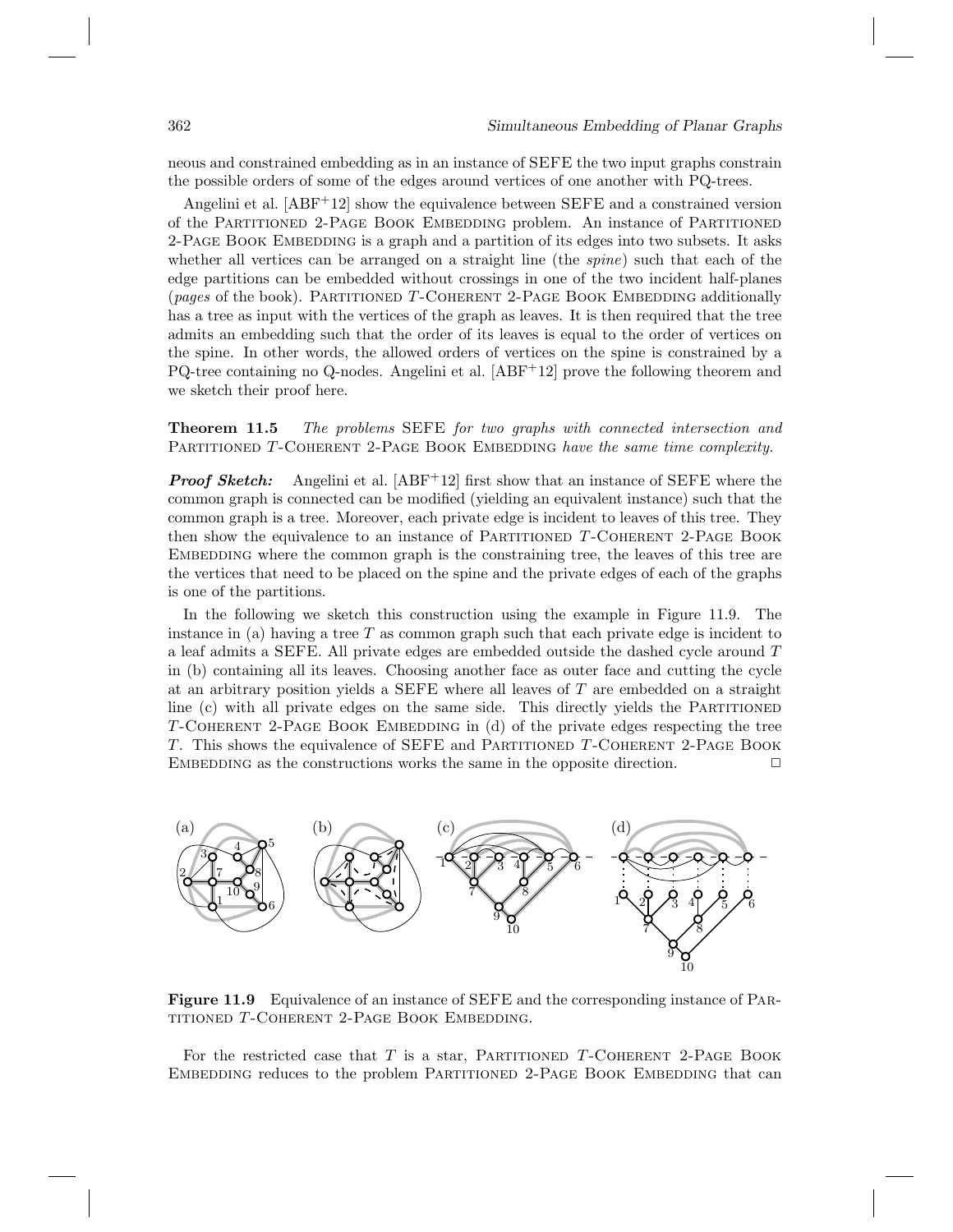be solved in linear time [HN09]. Thus the above result directly implies that SEFE can be solved in linear time if the common graph is a star.

All results mentioned thus far require G to be connected and most results also require  $G_1$  and  $G_2$  to be connected. Bläsius and Rutter [BR13a] consider the case where this does not hold. They show that it can be assumed without loss of generality that both graphs  $G_1$ and  $G_2$  are connected.

In the case that  $G$  is connected, one only has to deal with orders of edges around vertices and can neglect relative positions of connected components to one another. Bläsius and Rutter approach SEFE from the opposite direction, caring only about the relative positions, neglecting the orders of edges around vertices. More precisely, they give a linear-time algorithm solving SEFE if the common graph is a set of disjoint cycles. They can extend this result to a quadratic-time algorithm for the case where  $G$  consists of arbitrary connected components, each with a fixed planar embedding. Both results extend to an arbitrary number of graphs with sunflower intersection. Recall that sunflower intersection means that all graphs intersect in the same common subgraph. Moreover, they give a succinct representation of all simultaneous embeddings.

A completely different, algebraic approach is presented by Schaefer [Sch13]. It is based on the Hanani-Tutte theorem [Cho34, Tut70] stating that a graph is planar if and only if its independent odd crossing number is 0. The independent odd crossing number of a drawing is the number of pairs of non-adjacent edges whose number of crossings is odd. The independent odd crossing number of a graph is its minimum over all drawings. Thus, by the Hanani-Tutte theorem, testing planarity is equivalent to testing whether this crossing number is 0. The latter condition can be formulated as a system of linear equations over the field of two elements, leading to a simple polynomial-time planarity algorithm. Schaefer extends this result to other notions of planarity. In particular, it is shown that SEFE can be solved in polynomial time for three interesting cases, namely  $(1)$  if the common graph G consists of disjoint biconnected components and isolated vertices, (2) if the common graph has maximum degree 3, and (3) if  $G_1$  is the disjoint union of subdivisions of triconnected graphs. When neglecting the slower running time, this extends several of the results known before; see Figure 11.7.

### 11.3.3 Related Work

A result not really fitting in one of the three above classes by Duncan et al. [DEK04] considers the restricted case of SEFE where each edge has to be a sequence of horizontal and vertical segments with at most one bend per edge. They show that two graphs with maximum degree 2 always admit such a SEFE on a grid of size  $O(n) \times O(n)$  by adapting their linear-time algorithm computing an SGE for these types of graphs (on a larger grid).

Angelini et al. [ADF11] consider the case where the embedding of each of the input graphs is already fixed. With this restriction SEFE becomes trivial for two graphs since it remains to test whether the two graphs induce the same embedding on the common graph. They show that it can also be decided efficiently for three graphs. However, it becomes NP-hard for at least fourteen graphs. They also consider the problem SGE for the case that the embedding of each graph is fixed and show that it is NP-hard for at least thirteen graphs.

Schaefer [Sch13] shows that several other notions of planarity are related to SEFE. In particular, the well-studied cluster planarity problem reduces to SEFE, providing further incentive to study its complexity.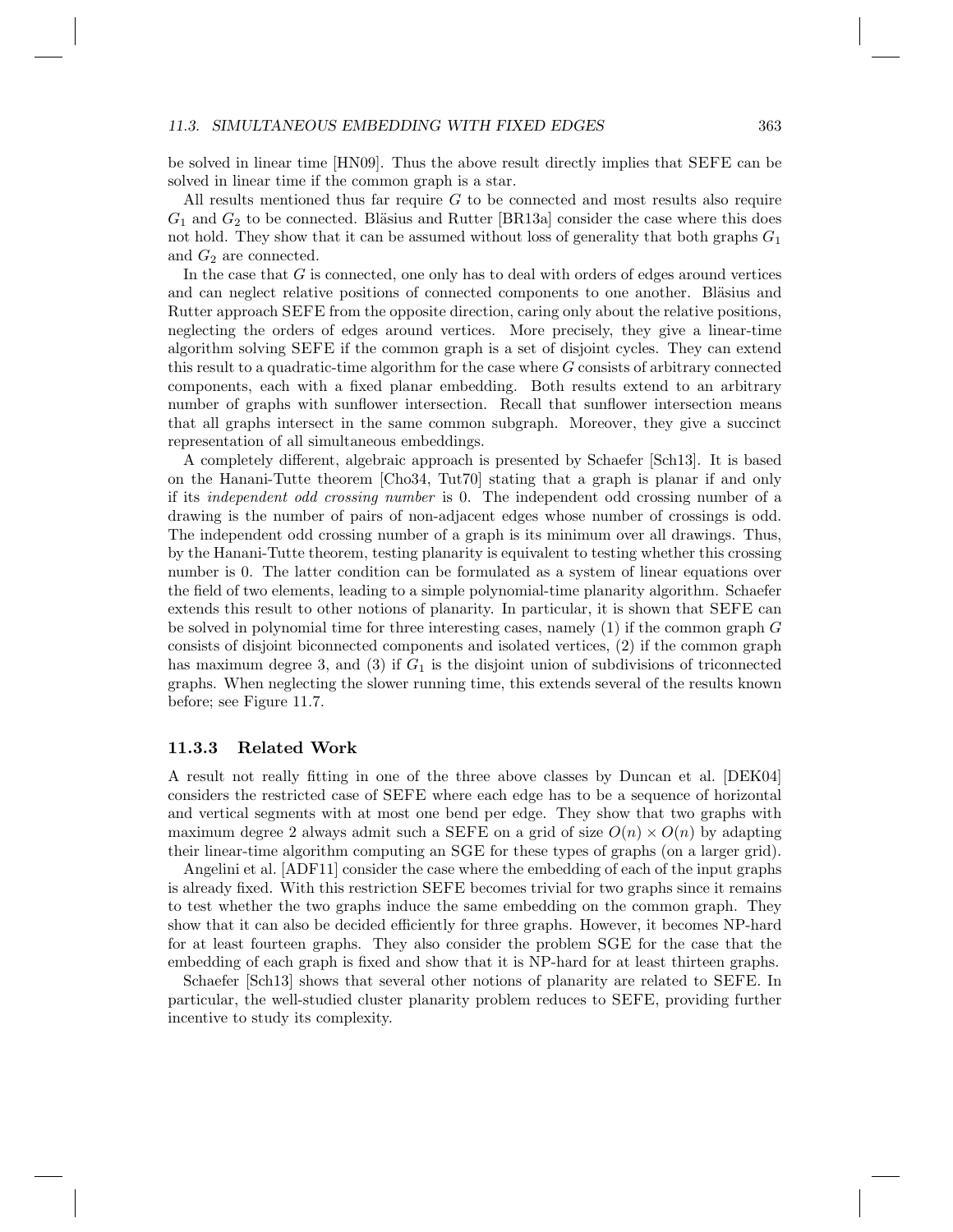## 11.4 Simultaneous Embedding

In the most restricted version of the problem, SGE, we insist that vertices are placed in the same position, and edges must be straight-line segments. The SEFE setting relaxes the straight-line condition but maintains that edges common to multiple graphs are realized the same way in each. In the least restrictive setting, SE, we allow the same edge to be realized differently in different graphs.

It has already been mentioned that simultaneous embedding of multiple graphs can be thought of as a generalization of the notion of planarity. A classical result about planar graphs connects the notion of a planar graph with that of a straight-line, crossing-free drawing thereof. Specifically, Wagner in 1936 [Wag36], Fáry in 1948 [Fár48], and Stein in 1951 [Ste51] independently show that if a graph has a drawing without crossings, using arbitrary curves as edges, then there exists a drawing of the graph also without crossings, but with edges drawn as straight-line segments. For multiple graphs, however, this result does not hold. That is, given several graphs on the same  $n$  vertices, we can surely realize each graph without crossings, using arbitrary curves as edges and the same vertex positions for each graph. But (except in very special circumstances such as the positive examples in the Section 11.2) we cannot guarantee that there exist vertex positions that allow the realization of each graph with straight-line segments and without crossings. If this were true, then the vertex positions would be a *universal pointset* for graphs on n vertices, and it is known that universal pointsets of linear size do not exist [dFPP90].

Pach and Wenger [PW98] show that every planar graph can be drawn without crossings with a prespecified position for every vertex. Thus, for every pair of planar graphs an SE can be created by drawing the first graph arbitrarily and the second graph to the vertex positions specified by the first drawing. Thus, there are neither negative examples nor is it necessary to have testing algorithms. However, the drawing of the second graph may have linearly many bends per edge, thus it is of interest to find an SE with fewer bends.

Erten and Kobourov [EK05a] show that every two graphs can be drawn simultaneously in  $O(n)$  time with at most three bends per edge on an  $O(n^2) \times O(n^2)$  grid  $(O(n^3) \times O(n^3)$  if bends need to be placed on grid points), where  $n$  is the number of vertices. To achieve this result, they combine the construction of Brass et al.  $[BCD<sup>+</sup>07]$  to create an SGE of two paths (see Theorem 11.1 in Section 11.2) with a technique by Kaufmann and Wiese [KW02], who show that every planar graph can be drawn with at most two bends per edge if the allowed vertex positions are restricted to a set of points. We include the main result from this paper along with a proof sketch.



**Figure 11.10** (a) The cycle  $H_2$  (gray) with the path  $P_2$  (not dashed) and the graph  $G_1$  containing the Hamiltonian cycle  $H_1$  (bold) and the Hamiltonian path  $P_1$  (bold, not dashed). (b) The drawing of  $G_1$  and  $P_2$  according to the construction of Theorem 11.6.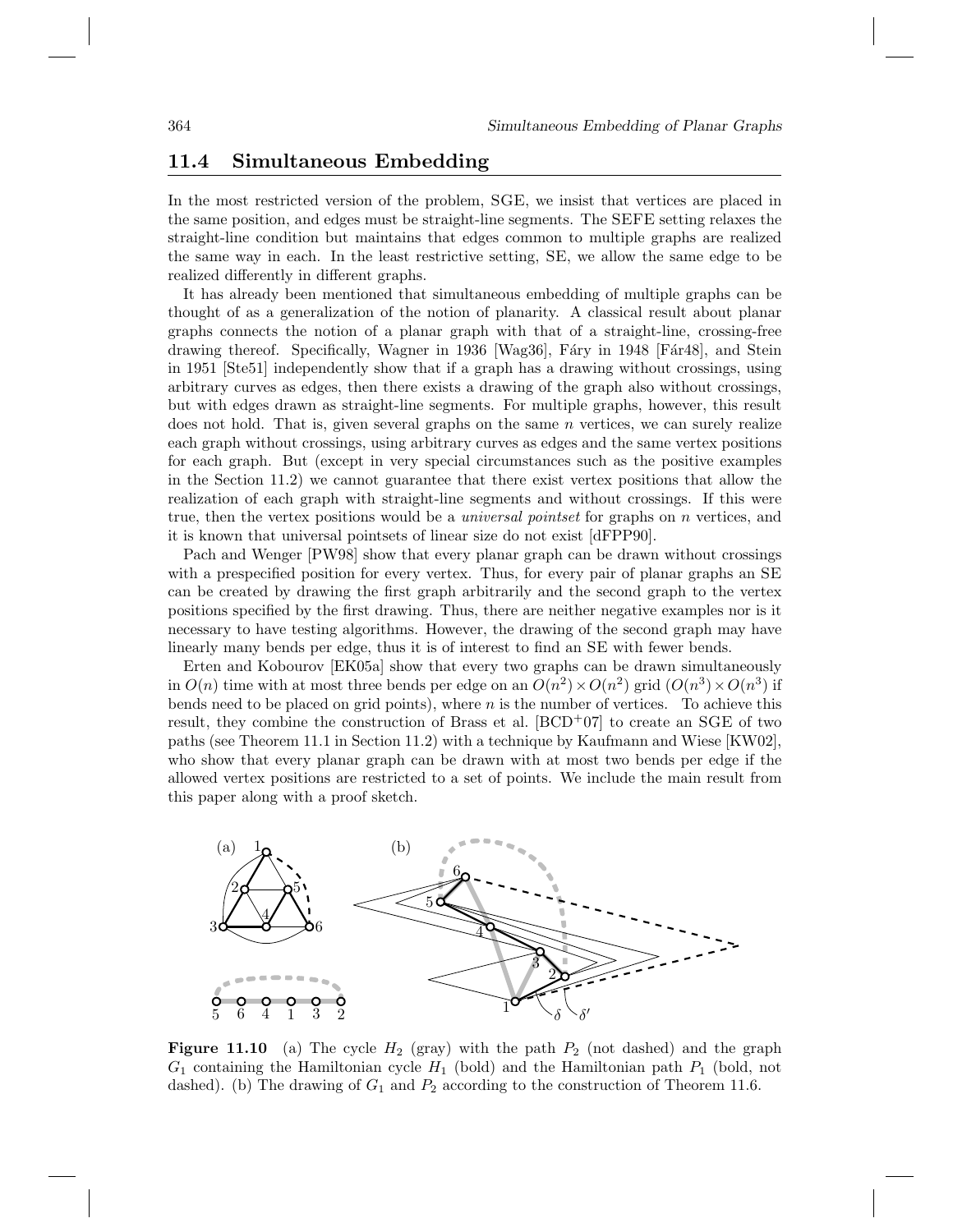### 11.5. COLORED SIMULTANEOUS EMBEDDING 365

**Theorem 11.6** For two planar graphs  $G_1$  and  $G_2$  an SE with at most three bends per edge on an  $O(n^2) \times O(n^2)$  grid can be found in linear time.

**Proof Sketch:** Initially, assume that  $G_1$  and  $G_2$  are 4-connected. This assumption is removed later using the technique of Kaufmann and Wiese.

We can compute Hamiltonian cycles  $H_1$  and  $H_2$  of  $G_1$  and  $G_2$ , respectively, using the algorithm of Chiba and Nishizeki [CN89]. Let  $P_1$  and  $P_2$  be Hamiltonian paths contained in  $H_1$  and  $H_2$ , respectively; see Figure 11.10(a) for an example. As in the proof of Theorem 11.1, we can construct an SGE of  $P_1$  and  $P_2$  such that  $P_1$  is y-monotone, while  $P_2$ is x-monotone. We show how to add the remaining edges of  $G_1$  and the construction is similar for  $G_2$ .

We consider the absolute values of the slopes the edges in  $P_1$  have and define  $\delta$  to be their minimum. Let further  $\delta'$  be slightly smaller. We first close the cycle  $H_1$  by adding the missing edge using two straight-line segments with slopes  $\delta'$  and  $-\delta'$ ; see Figure 11.10(b). Similarly, all remaining edges of  $G_1$  are drawn with two straight-line segments with slopes appropriately chosen between  $\delta'$  and  $\delta$  and between  $-\delta$  and  $-\delta'$ . Dealing similarly with the remaining edges of  $G_2$  yields an SE with at most one bend per edge on a grid of size  $O(n^2) \times O(n^2)$ .

For the case that  $G_1$  and  $G_2$  are not 4-connected, Kaufmann and Wiese [KW02] showed how they can be augmented to 4-connected planar graphs by adding new edges and subdividing every edge at most once. Drawing these augmented graphs as described above, removing the additional edges and replacing each subdivision vertex with a bend yields an SE of  $G_1$  and  $G_2$  with at most three bends per edge on an  $O(n^2) \times O(n^2)$  grid.  $\Box$ 

The result of Erten and Kobourov was improved by Di Giacomo and Liotta [DL05, DL07] to at most two bends per edge in general and one bend per edge, if  $G_1$  and  $G_2$  are both sub-Hamiltonian. That is, they can be augmented to become Hamiltonian maintaining planarity, and an augmentation together with a Hamiltonian cycle is given with the input. Similar results were obtained by Kammer [Kam06]. As series-parallel graphs [DDLW06], trees and outerplanar graphs [CLR87, BK79] are always sub-Hamiltonian and an augmentation together with a Hamiltonian cycle can be computed in linear-time this result yields a linear time algorithm to compute an SE of  $G_1$  and  $G_2$  with one bend per edge on a grid of size  $O(n^2) \times O(n^2)$  if each of the graphs  $G_1$  and  $G_2$  is series-parallel, a tree or outerplanar.

Cappos et al. [CEBFK09] show that a path and an outerplanar graph can be simultaneously embedded in linear time such that edges in the outerplanar graph are straight-line segments and each edge in the path consists of a single circular arc. Alternatively, the path edges may be piecewise linear with at most two bends per edge.

### 11.5 Colored Simultaneous Embedding

Since SGE can be too restrictive, various relaxations have been considered. The two relaxed versions already mentioned, SEFE and SE relax the requirement of straight-line edges, and even the requirement that common edges are drawn the same way in both drawings. Another way to relax the constraints of the original SGE problem is to allow changes in vertex positions in different graphs.

Until this point we had assumed that multiple input graphs have labeled vertices and thus the mapping between the vertices of the graphs is part of the input. In *simultaneous* embedding without mapping we are interested in computing plane drawings for each of the given graphs on the same set of points, where any vertex can be placed at any of the points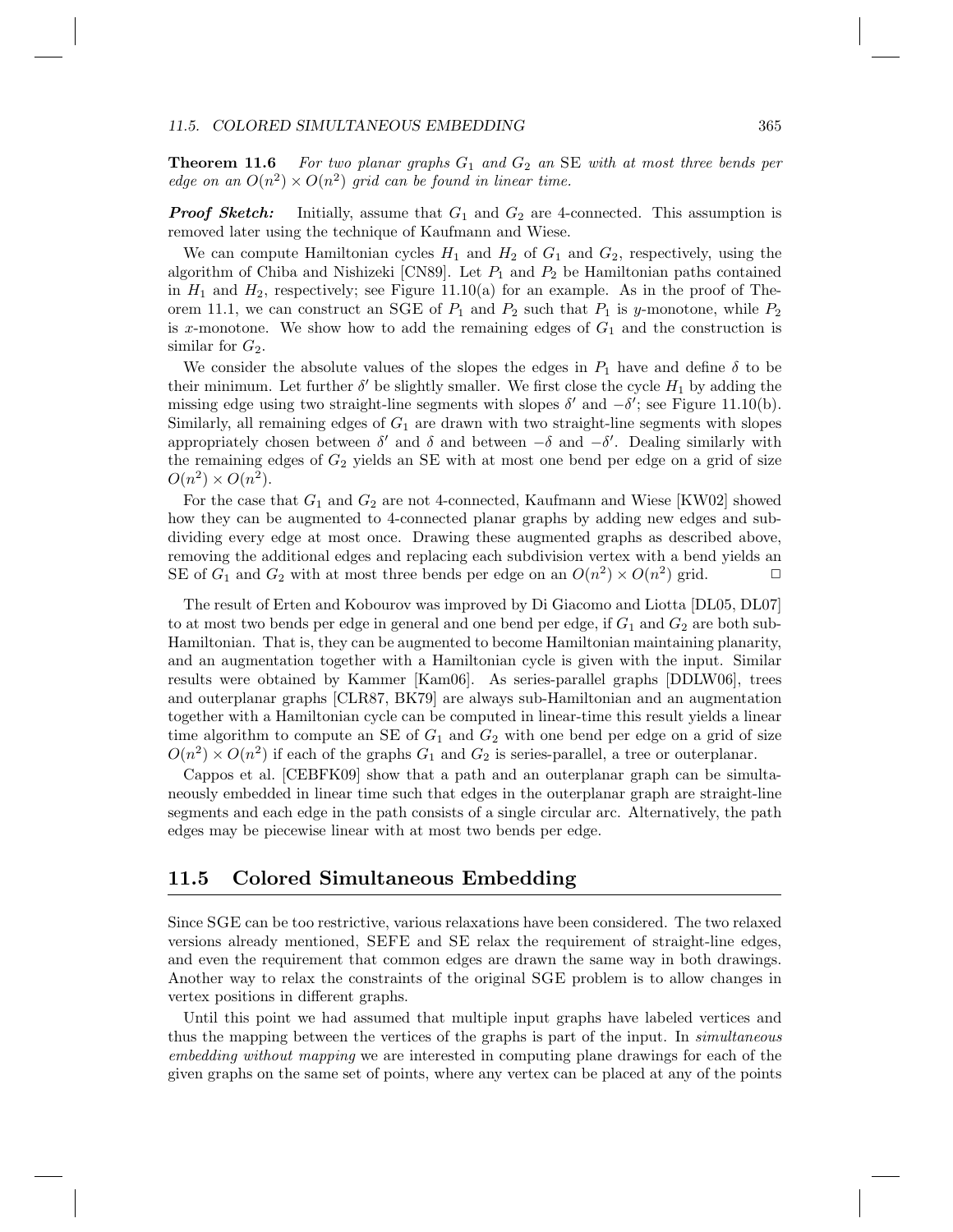

Figure 11.11 Two 2-colored graphs with two CSEs corresponding to different mappings.

in the point set. This setting of the problem was investigated in the very first paper on  $SGE$   $[BCD+07]$  and is the source of one of the longest-standing open problems in the area.

A common generalization of the problems above is COLORED SIMULTANEOUS EMBED- $DINGS (CSE)$ , which was introduced by Brandes et al.  $[BEEB<sup>+</sup>11]$ , and contains both, the version with and without mapping. Formally, the problem of CSE is defined as follows. The input is a set of planar graphs  $G_1 = (V, E_1), G_2 = (V, E_2), \ldots, G_k = (V, E_k)$  on the same vertex set  $V$  and a partition of  $V$  into  $c$  classes, which we refer to as colors. The goal is to find plane straight-line drawings  $D_i$  of  $G_i$  using the same |V| points in the plane for all  $i = 1, \ldots, k$ , where vertices mapped to the same point are required to be of the same color. We call such graphs c-colored graphs; see Figure 11.11 for an example. Given the above definition, simultaneous embeddings with and without mapping correspond to colored simultaneous embeddings with  $c = |V|$  and  $c = 1$ , respectively. Thus, when a set of input graphs allows for a simultaneous embedding without mapping but does not allow for a simultaneous embedding with mapping, there must be a threshold for the number of colors beyond which the graphs can no longer be embedded simultaneously.

Colored simultaneous embeddings provide a way to obtain near-simultaneous embeddings, where we place corresponding vertices nearly, but not necessarily exactly, at the same locations. Relaxing the constraint on the size of the pointset allows for a way to more easily obtain near-simultaneous embeddings, where we attempt to place corresponding vertices relatively close to one another in each drawing. For example, if each cluster of points in the plane has a distinct color, then even if a red vertex v placed at a red point  $p \in G_1$  has moved to another red point  $q \in G_2$ , the movement is limited to the area covered by the red points.

Brandes et al. [BEEB<sup>+</sup>11] show several positive and negative results about CSE. In particular they show that there exist universal pointsets of size  $n$  for 2-colored paths and spiders as well as 3-colored paths and caterpillars. It is also shown that a 2-colored tree (or even a 2-colored outerplanar graph) and any number of 2-colored paths can be simultaneously embedded. In the negative direction, there exist a 2-colored planar graph and pseudo-forest, three 3-colored outerplanar graphs, four 4-colored pseudo-forests, three 5-colored pseudoforests, five 5-colored paths, two 6-colored biconnected outerplanar graphs, three 6-colored cycles, four 6-colored paths, and three 9-colored paths that cannot be simultaneously embedded.

Frati et al. [FKK09] continue the investigation of near-SGE's, that is, they try to find straight-line drawings of the input graphs with a small distance between every pair of common vertices in different drawings. As a negative result, they present a pair of graphs such that in every pair of drawings there exists a common vertex with distance linear in the size of the input. On the other hand, they present positive results for a sequence of paths and a sequence of trees for the case that every two consecutive graphs in the sequence are similar with respect to a parameter measuring their similarity. It can then be shown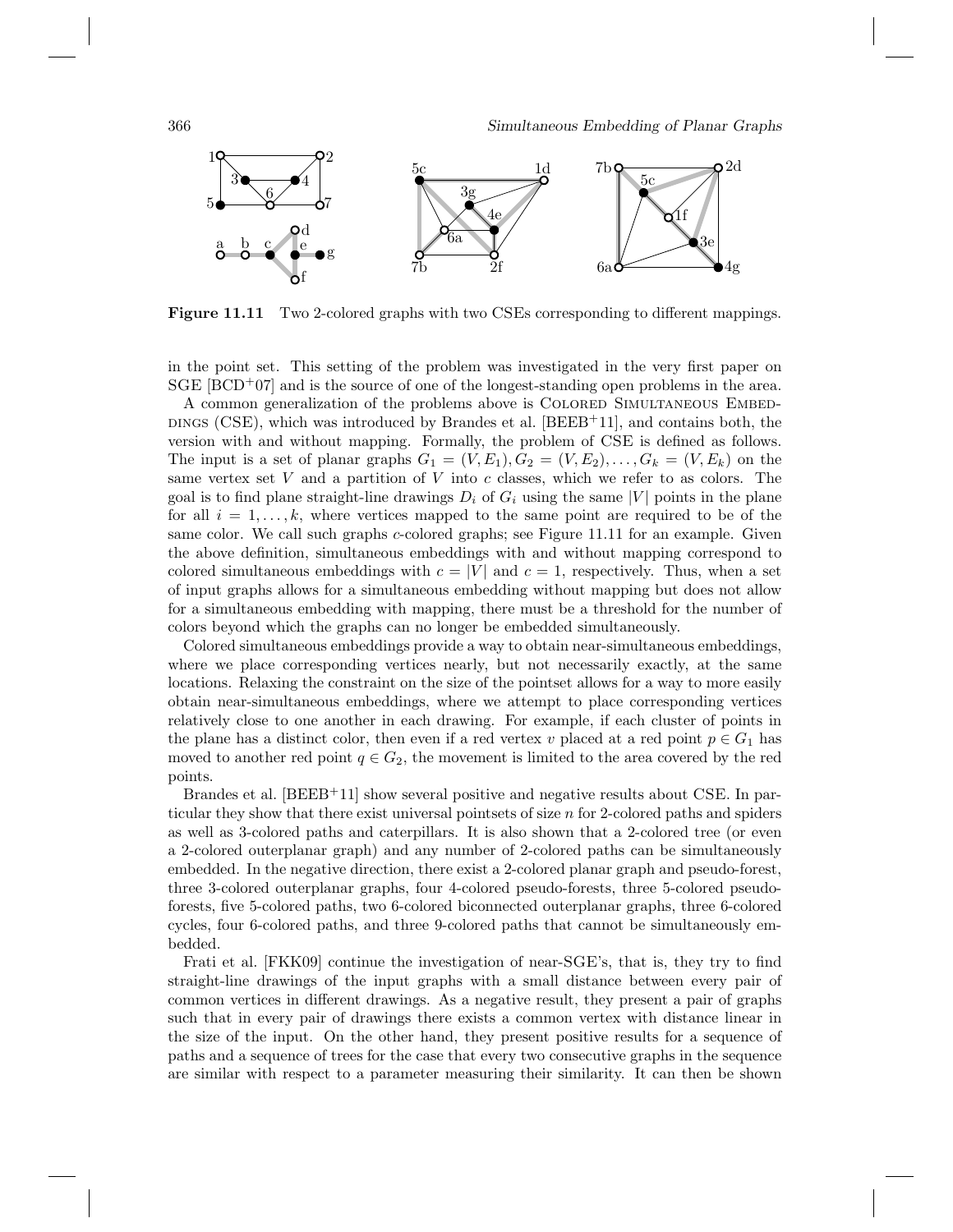

Figure 11.12 A matched drawing: corresponding vertices have the same y-coordinate.

that the distance of a common vertex in two consecutive drawings depends linearly on this parameter.

### 11.6 Matched Drawings

Another approach to relax requirements of SGE are the so-called matched drawings introduced by Di Giacomo et al.  $[DDvK^+09]$ . A matched drawing of a pair of graphs is a planar straight-line drawing of each of the graphs such that each common vertex has the same y-coordinate in both drawings (instead of the same  $y$ - and x-coordinate as required for SGE); see Figure 11.12 for an example.

Di Giacomo et al.  $[DDvK^+09]$  give a small counterexample consisting of two small triconnected planar graphs not admitting a matched drawing. Moreover, they give a larger example (620 vertices) of a biconnected graph and a tree not having a matched drawing.

Apart from that they also have some results on the positive side. They show that two trees are always matched drawable. Moreover, they observe that any planar graph has a matched drawing with a so-called *unlabeled level planar (ULP)* graph, that is, a graph that admits a planar straight-line drawing even if the y-coordinate of each vertex is prespecified such that no two vertices have the same y-coordinate. A characterization of ULP graphs is given by Fowler and Kobourov [FK08]. Di Giacomo et al. [DDvK<sup>+</sup>09] moreover show for a graph class containing non-ULP graphs (the carousel graphs) that they admit matched drawings with arbitrary planar graphs. A special case of a carousel graph is a graph consisting of a single vertex  $v_0$  and a set of disjoint subgraphs  $S_1, \ldots, S_k$ , each  $S_i$  connected to  $v_0$  over a single edge  $\{v_0, v_i\}$  such that  $S_i$  is either a caterpillar with  $v_i$  on its spine, a radius-2 star with  $v_i$  as center or a cycle.

Grilli et al.  $\left[ \text{GHL}^+09 \right]$  present further positive results on matched drawings. They show how to draw the pairs outerplane plus wheel, wheel plus wheel, outerplane plus maximal outerpillar (outerplane graph with triangulated inner faces and caterpillar as weak dual), and outerplane plus *generalized outerpath* (outerpath where some edges on the outer face may be replaced by some small subgraphs). Moreover, they consider matched drawings for graph triples and give algorithms creating matched drawings of three cycles, and a caterpillar and two ULP graphs.

### 11.7 Other Simultaneous Representations

Apart from simultaneously drawing two graphs sharing some common parts there are other ways to represent graphs simultaneously. In this section we describe how a plane graph and its dual can be represented simultaneously, and what is known about simultaneous intersection representations of (not necessarily planar) graphs.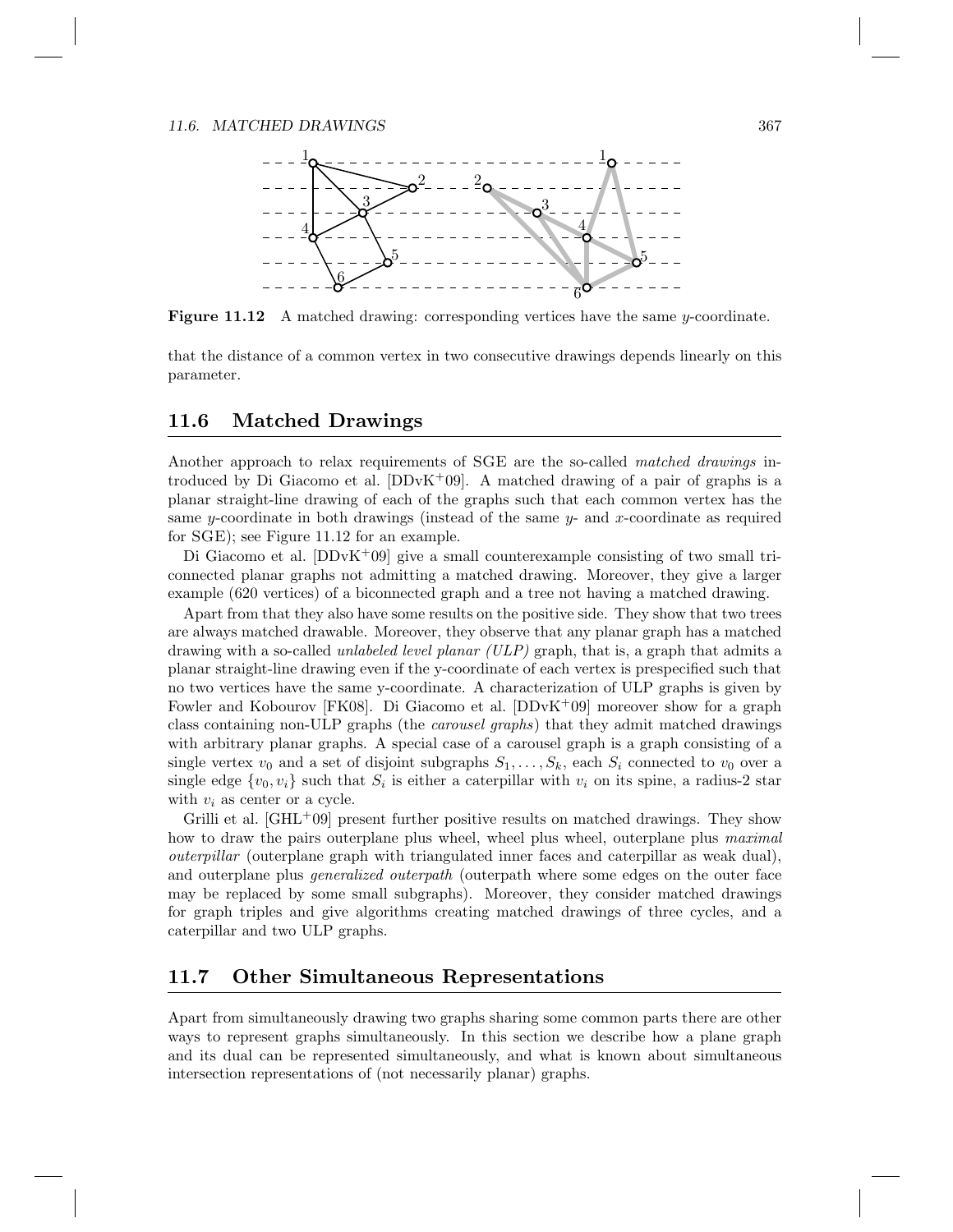### 11.7.1 A Plane Graph and Its Dual

In a simultaneous drawing of a planar graph and its dual each vertex in the dual graph is required to be placed inside the corresponding face of the primal graph. Moreover, no crossings are allowed except for crossings between a dual and its corresponding primal edge. Tutte [Tut63] first considered this problem and showed that every triconnected planar graph admits a simultaneous straight-line drawing with its dual. However, the resulting drawings may have exponentially large area. Erten and Kobourov [EK05b] provide a linear-time algorithm simultaneously embedding a triconnected planar graph and its dual on a grid of size  $(2n-2) \times (2n-2)$  such that all edges are drawn as straight-line segments. Zhang and He [ZH06] improved this result to a grid of size  $(n-1) \times n$ .

Brightwell and Scheinerman [BS93] show the existence of a simultaneous straight-line drawing of a triconnected planar graph and its weak dual such that the crossings between dual and the corresponding primal edges are right-angular crossings. A *circle packing* of a planar graph represents the vertices as non-crossing circles such that two vertices are adjacent if and only if their corresponding circles touch. Given a circle packing of a planar graph, one obtains a planar straight-line drawing by placing each vertex at the center of its corresponding circle. Mohar [Moh97] shows that every triconnected planar graph has a simultaneous circle packing with its dual such that in the corresponding straight-line drawings primal and dual edges have right-angular crossings. Argyriou et al. [ABKS12] give a simple example of a graph that is not triconnected not admitting such a drawing. On the positive side they give an algorithm that creates such drawings for the case that the primal graph is outerplanar.

Another way of simultaneously representing a planar graph and its dual is the tessellation representation introduced by Tamassia and Tollis [TT89]. In a tessellation representation, every edge, every vertex and every face is represented by a (possibly degenerated) rectangle, a so-called tile, such that the interiors of these tiles are pairwise disjoint, that their union forms a rectangle, and that the incidences in the graph are represented by side contacts of the tiles in the following way: (i) Two tiles share a horizontal line segment if and only if they represent an edge and an incident face; and (ii) two tiles share a vertical line segment if and only if they represent an edge and an incident vertex. Tamassia and Tollis [TT89], in particular, showed that every biconnected planar graph admits a tessellation representation where the tiles representing vertices and faces are vertical and horizontal line segments, respectively.

The textbook by Di Battista et al. [DETT99, Sections 4.3 and 4.4] contains a short description of the algorithm computing tessellation representations and of the relation to visibility representations. Moreover, tessellation representations were also considered on other surfaces such as the torus [MR98].

### 11.7.2 Intersection Representations

Jampani and Lubiw [JL09] introduce the concept of simultaneous graph representations for other representations than drawings. An intersection representation of a graph assigns a geometric object to each vertex such that two vertices are adjacent if and only if their corresponding geometric objects intersect. Two graphs sharing a common subgraph are simultaneous intersection graphs if each of them has an intersection representation such that the common vertices are represented by the same objects. Note that every planar drawing of a graph can be interpreted as intersection representation, each vertex is represented by the union of its edges. This shows that deciding SEFE as a special case of recognizing simultaneous intersection graphs.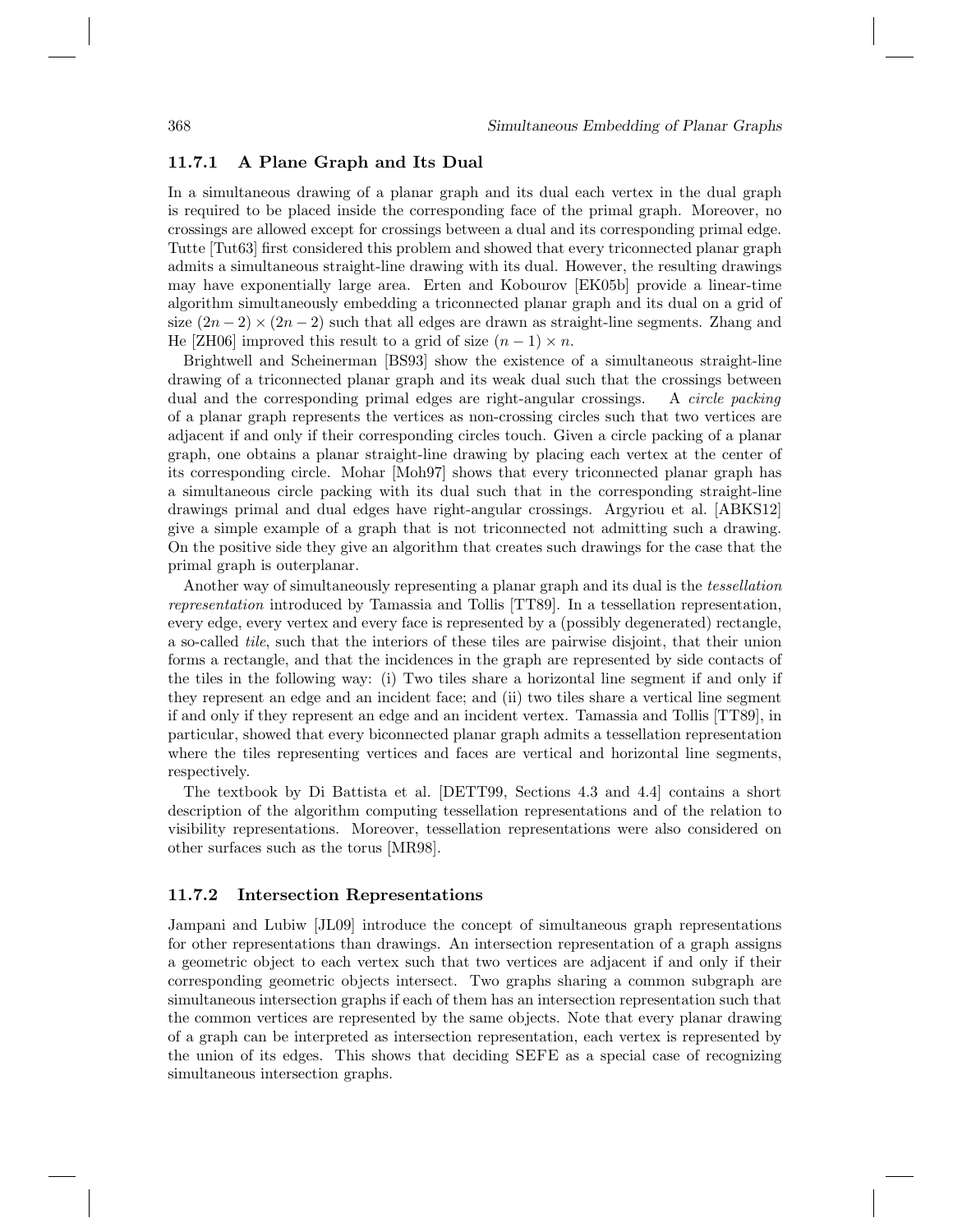### 11.8. PRACTICAL APPROACHES TO DYNAMIC GRAPH DRAWING 369

Other popular intersection representations are the following. In an interval representation of a graph each vertex is represented by an interval on the real line. A graph is chordal if each induced cycle has length three. Gavril [Gav74] shows that chordal graphs are exactly the intersection graphs of subtrees in a tree. This shows that the class of interval graphs is contained in the class of chordal graphs. Permutation graphs are the intersection graphs that can be represented by a set of line segments connecting two parallel lines. Jampani and Lubiw [JL09] give  $O(n^3)$ -time algorithms recognizing simultaneous permutation graphs and simultaneous chordal graphs. The algorithm for simultaneous permutation graphs can be extended to more than two graphs with sunflower intersection. On the other hand, it is NP-hard to recognize simultaneous chordal graphs of this kind (for a constant number  $k$  of graphs, the complexity is still open).

In a follow-up paper Jampani and Lubiw [JL10] give an algorithm recognizing simultaneous interval graphs in  $O(n^2 \log n)$  time. As interval graphs can be characterized in terms of PQ-trees, recognizing simultaneous interval graphs leads to a problem of finding orders in several PQ-trees simultaneously. Bläsius and Rutter [BR13b] consider this kind of problem in a more general leading to a  $O(n)$ -time algorithm recognizing simultaneous interval graphs.

Related to simultaneous intersection graphs are simultaneous comparability graphs also introduced by Jampani and Lubiw [JL09]. A comparability graph is a graph that can be oriented transitively where transitively means that a directed path implies the existence of a directed edge. Two graphs are simultaneous comparability graphs if each of them can be oriented transitively such that common edges are oriented the same in both. Jampani and Lubiw give an  $O(nm)$ -time algorithm recognizing simultaneous comparability graphs. It can also be used to recognize an arbitrary number of comparability graphs with sunflower intersection. Comparability graphs are related to intersection graphs as comparability graphs are exactly the graphs whose complement is a *function graph*, that is the intersection graph with respect to continuous functions on an interval [GRU83].

As for the problem SEFE, finding simultaneous representations is related to extending a representation of a subgraph to one of the whole graph. For interval graphs Klavík et al. [KKV11] give a  $O(nm)$ -time algorithm testing whether a partial interval representation can be extended. Bläsius and Rutter [BR13b] were able to improve the running time to  $O(m)$  by constructing a second graph such that both graphs are simultaneous interval graphs if and only if the partial interval representation can be extended.

## 11.8 Practical Approaches to Dynamic Graph Drawing

The majority of the results reviewed above focused on the theoretical aspects of dynamic graph drawing. In this section we review practical approaches to this problem. As we have seen in the previous sections, numerous negative results show that in many of the interesting settings we cannot guarantee simultaneous embeddings. On the other hand, several efficient algorithms for different variants of the problem do exist, but they usually place additional restrictions on the number of input graphs, or limit the graphs to special sub-classes of planar graphs.

As discussed in the introduction, the problem is well motivated in practice. Of particular interest are applications to visualization of dynamic graphs and the related issues of mental map preservation and good graph readability. With this in mind we mention several more practical results here. First we focus on drawing algorithms that aim to produce simultaneous embeddings or layouts that are in some sense close to being a simultaneous embedding. Afterwards, we briefly discuss other approaches to dynamic graph drawing.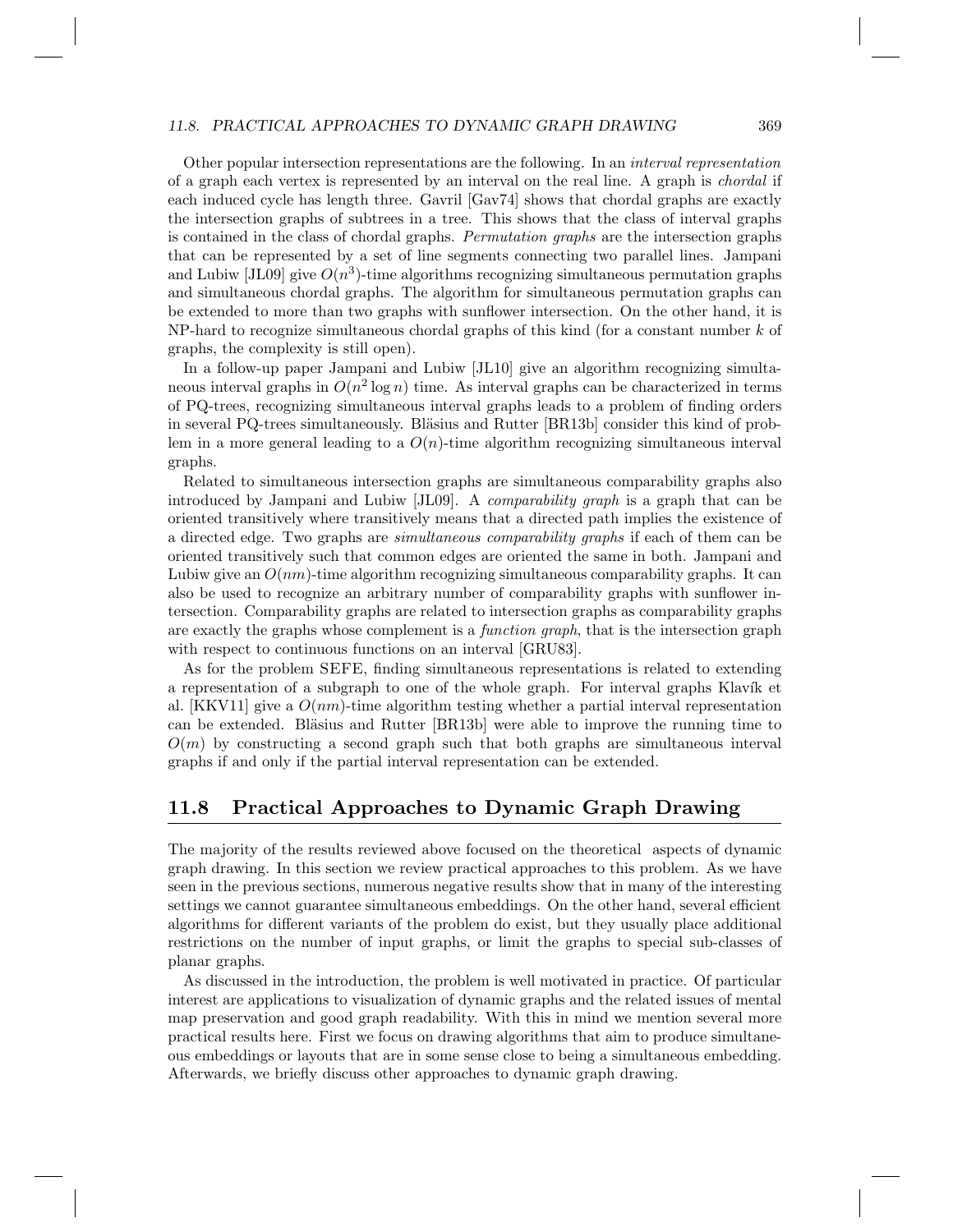Erten et al. [EKLN05] adapt force-directed algorithms to create drawings of a series of graphs sharing subgraphs finding a tradeoff between nice drawings and similarities of common parts. Kobourov and Pitta [KP05] describe an interactive system that allows multiple users to interactively modify a pair of graphs simultaneously using a multi-user, touch-sensitive input device. While those two approaches focus on straight-line drawings (corresponding to SGE), the GraphSET system by Estrella-Balderrama et al. [EBFK10] also allows edges to have bends. GraphSET is a tool helping the user to investigate the theoretical problems SGE and SEFE and it contains implementations of several testing and drawing algorithms. Chimani et al. [CJS08] create simultaneous drawings of graphs by drawing the union of the graphs. Their objective is to minimize the number of crossings in the drawing, where crossings between edges of different graphs do not count, yielding a simultaneous embedding if and only if the number of crossings is zero.

Misue et al. [MELS95] initiated the study of drawing dynamically changing graphs and first proposed several models to capture the notion of preserving the user's mental map. In particular they suggested preservation of orthogonal orderings, proximity relations, or the topology as a formalization. Bridgeman and Tamassia [BT98] describe and evaluate difference metrics that are specialized to orthogonal graph drawings. Purchase et al. [PHG07] provide empirical evidence that preserving the user's mental map indeed assists in comprehending the evolving graph. Purchase and Samra [PS08] argue that for minimizing the node movement, finding a trade-off is worse than either keeping the exact node positions or just layouting the next graph from scratch for memorizing tasks. In a recent study, Archambault and Purchase [AP13] observed positive effects of mental map preservation for localization tasks, both in terms of speed and accuracy. Sallaberry et al. [SMM13] consider mental map preservation for large graphs and argue that restricting node movements to small distances is not sufficient for this case. They propose to cluster nodes into groups that perform the same movement in order to increase the stability of the drawing.

Bridgeman et al. [BFG<sup>+</sup>97] present InteractiveGiotto, a bend-minimization algorithm for orthogonal drawings that is designed for dynamic and interactive scenarios. Their algorithm supports arbitrary graph changes and preserves the embedding, all edge crossings, and the bends of edges.

Brandes and Wagner [BW97] suggest a Bayesian framework for dynamic graph drawing that can in principle be applied to all layout styles and allows to choose a trade-off between quality and stability. Diel and Görg [DG02] introduce foresighted layouts, where the basic idea is to layout the union of the graph over all time steps and to combine vertices and edges whose life times are disjoint, in order to reduce the size of the drawing. This automatically guarantees a high stability of the layout, but possibly incurs a negative impact on the quality of individual drawings. Görg et al. [GBPD04] enhance this method by an additional step that improves the quality of the individual layouts while keeping them close to the foresighted layout.

North and Woodhull [NW02] propose a heuristic for online hierarchical graph drawing by dynamizing the classical Sugiyama algorithm [STT81]. Collberg et al. [CKN<sup>+</sup>03] describe a system for visualizing the evolution of software based on force-directed methods applied to so-called time-sliced graphs. A time-sliced graph consists of disjoint copies of the graph at each point in time together with time-slice edges, which connect corresponding vertices from different points in time. The algorithm attempts to place vertices that are connected by a time-slice edge in roughly the same position. Frishman and Tal [FT08] describe an algorithm for online dynamic graph drawing that can be implemented to run on a GPU.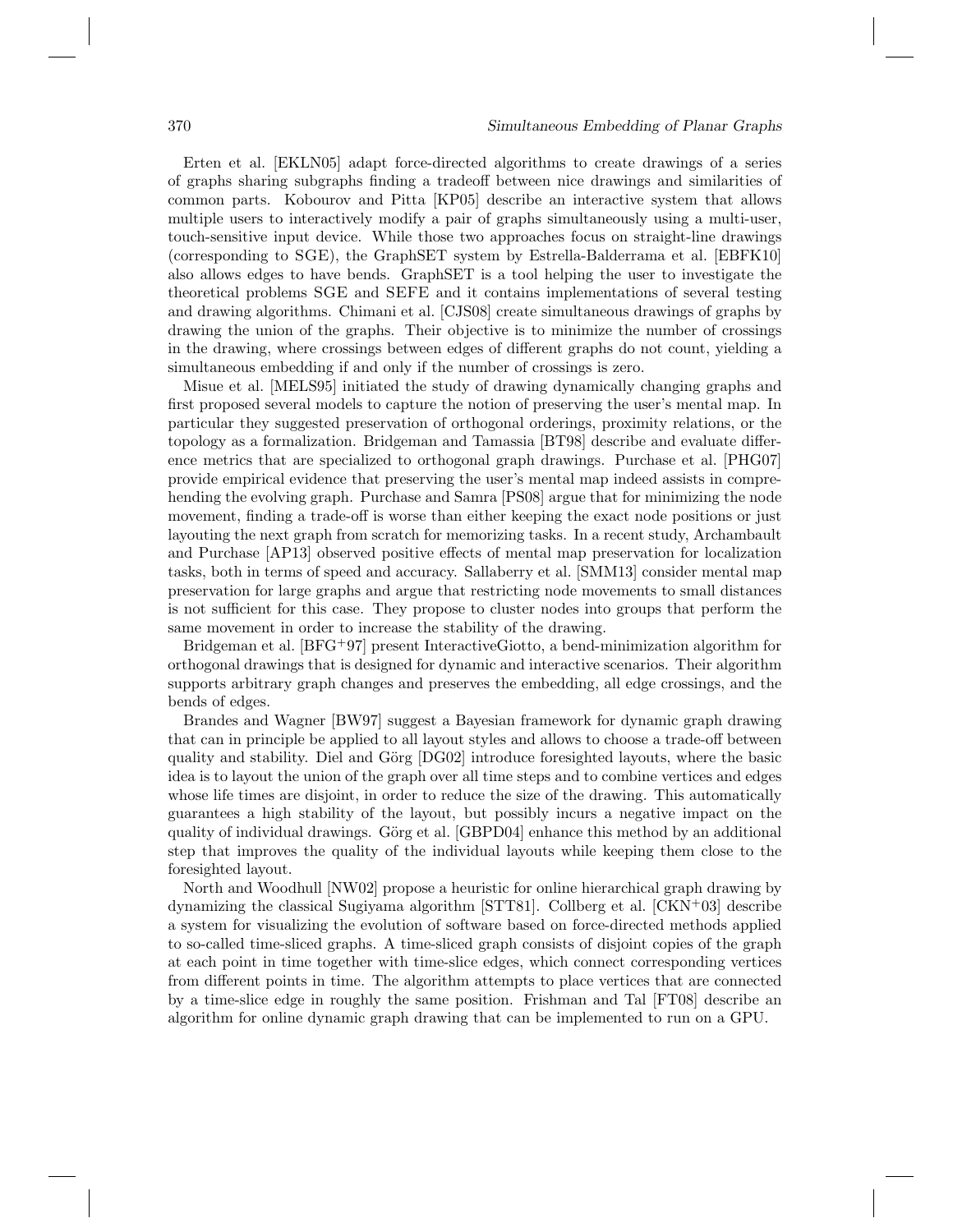### 11.9 Morphing Planar Drawings

The main motivation for simultaneously embedding different (but related) graphs is to preserve the mental map between the unchanged parts by drawing them the same. As opposed to this, morphing tries to match different drawings of the same graph. More precisely, let  $\Gamma_1$  and  $\Gamma_2$  be two drawings of the same graph G, a morph between them is a motion of the vertices along trajectories starting at the vertex positions in  $\Gamma_1$  and ending at their positions in  $\Gamma_2$ .

The simplest possible morph between two drawings  $\Gamma_1$  and  $\Gamma_2$  is the *linear morph* where each vertex moves at constant speed along a line segment from its origin in  $\Gamma_1$  to its destination in  $\Gamma_2$ . However, the intermediate drawings of linear morphs may be pretty bad, in fact, it may even happen that the whole graph collapses to a single point. To resolve this problem Cairns [Cai44] introduced the notion of morphing planar graphs, requiring that every intermediate drawing is also planar. He showed that two planar drawings of a triangulated plane graph with an equally drawn outer face can be morphed into each other in a planar way using a sequence of linear morphs. However, this sequence of linear morphs has exponential size.

Thomassen [Tho83] extends this to drawings of general (not necessarily triangulated) planar graphs with an equally drawn outer face and convex faces by augmenting the drawings to compatible triangulations, that is, one must be able to add all new vertices and edges to both given drawings without violating the planarity or straight-line requirement. Compatible triangulations were further investigated by Aronov et al. [ASS93] who show that two drawings admit compatible triangulations with only  $O(n^2)$  new vertices. They moreover show that  $\Theta(n^2)$  new vertices are sometimes necessary. This result has the following general implication. If there exist planar morphs between drawings of triangulated graphs using  $O(f(n))$  linear morphing steps, then there are morphs between drawings of arbitrary plane graphs using  $O(f(n^2))$  steps.

To be able to morph with a polynomial number  $(O(n^6))$  of linear steps Lubiw and Petrick [LP08] relaxed the straight-line requirement and showed how to morph between two planar drawings when edges are allowed to be bent during the morph. However, this result can also be achieved without this relaxation. Alamdari et al.  $[AAC^+13]$  show that for every pair of planar straight-line drawings of a triangulated graph with an equally drawn outer face there exists a planar morph consisting of a sequence of  $O(n^2)$  linear morphs. This is the first result showing that a polynomial number of morphing steps is sufficient. Using the results on compatible triangulations mentioned above [ASS93] this yields a morph with  $O(n<sup>4</sup>)$  linear steps for general plane graphs.

Floater and Gotsman [FG99] introduced a completely different approach to planar morphing of triangulations. They make use of the fact that in a planar drawing the position of each vertex is a convex combination of the neighboring vertices and that conversely fixing the coefficients of the convex combinations and fixing the outer face yields a planar drawing. This was shown by Floater [Flo97] extending the results by Tutte [Tut60, Tut63]. Floater and Gotsman [FG99] create a morph between two planar drawings by transforming the coefficients of the corresponding convex combinations into one another, yielding a sequence of coefficients and thus a sequence of planar drawings. Surazhsky and Gotsman [SG01, SG03] improve this approach further to obtain aesthetically more appealing morphs.

The approach based on convex combinations has the disadvantage that the trajectories are not explicitly computed and that it is not clear how many linear morphing steps are necessary to obtain a planar and smooth morph. Despite its theoretical shortcomings, in practice this algorithm leads to nice morphs, as shown by Erten et al. [EKP04b, EKP04a], who combine this approach with rigid motion (translation, rotation, scaling and shearing)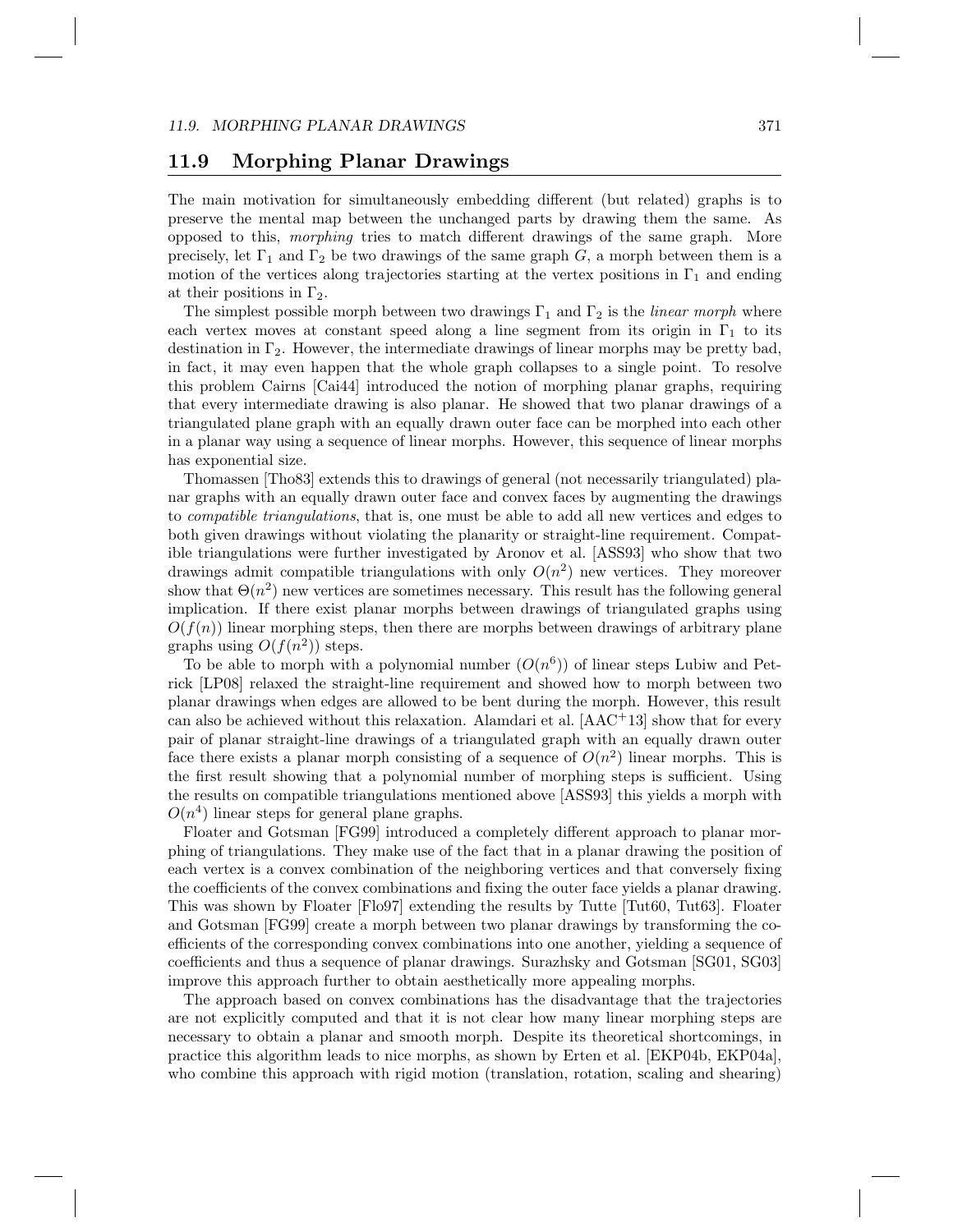and the triangulation algorithm by Aronov et al. [ASS93]. Moreover, they are able to morph edges with bends to straight-line edges and vice versa.

Biedl et al. [BLS06] consider a related problem of morphing so-called parallel straight-line drawings, that is, straight-line drawings such that for every edge  $e$ , the slope of  $e$  is the same in both drawings. Moreover, the edge slopes have to be preserved throughout the whole morph. They show that for orthogonal drawings (without bends) such a morph always exists. On the other hand, testing for the existence of such a morph becomes NP-hard if the edges are allowed to have three or more slopes. Lubiw et al. [LPS06] investigate morphs between general orthogonal drawings of planar graphs where edges may have bends. They show that for every pair of drawings there is a morph preserving planarity and orthogonality consisting of polynomial many steps, where each step is either a movement of vertices or a "twist" around a vertex that introduces new bends at the edges incident to this vertex.

Of course, problems similar to planar morphing can be considered for non-planar graphs. Examples are the results by Friedrich and Eades [FE02] and Friedrich and Houle [FH02].

# 11.10 Open Problems

There are many interesting problems, some of which have been open for a decade and have resisted efforts to address them. Here we list several of the current open problems.

- 1. Given two arbitrary planar graphs  $G_1 = (V_1, E_1)$  and  $G_2 = (V_2, E_2)$  with the same number of vertices,  $|V_1| = |V_2|$ , does there always exist a mapping from the vertex set of the first graph onto the vertex set of the second graph  $V_1 \rightarrow V_2$  such that the two graphs have a SGE? That is, do pairs of planar graphs always have an SGE without mapping?
- 2. Given two graphs of max-degree 2,  $G_1 = (V_1, E_1)$  and  $G_2 = (V_2, E_2)$  with the same number of vertices, an SGE with mapping does always exist. Unlike most other results where the pair of graphs has an SGE the area of the necessary grid is not bounded. Is it possible to guarantee polynomial integer grid for the simultaneous embedding?
- 3. What is the complexity of SGE for two graphs with fixed planar embeddings?
- 4. Is it possible to decide SGE for restricted cases, for example if the common graph is highly connected?
- 5. What is the complexity of the decision problem SEFE for two graphs?
- 6. Are there interesting parameters for which SEFE or SGE are FPT? For example, tree-distance of G? What about maximum degree  $\Delta$ ?
- 7. What is the complexity of SEFE for more than two graphs with sunflower intersection?
- 8. What is the complexity of SEFE for four graphs, each with a fixed planar embedding?
- 9. What is the complexity of the optimization version of SEFE where one asks for drawings such that as many common edges as possible are drawn the same?
- 10. Let  $G_1$  and  $G_2$  be two planar graphs with given combinatorial embeddings inducing the same embedding on their intersection  $G$ , that is, a SEFE is given with the input. What is the complexity of minimizing the number of crossings in a corresponding drawing?
- 11. Let  $G_1$  and  $G_2$  be two planar graphs with given combinatorial embeddings inducing the same embedding on their intersection  $G$ , that is, a SEFE is given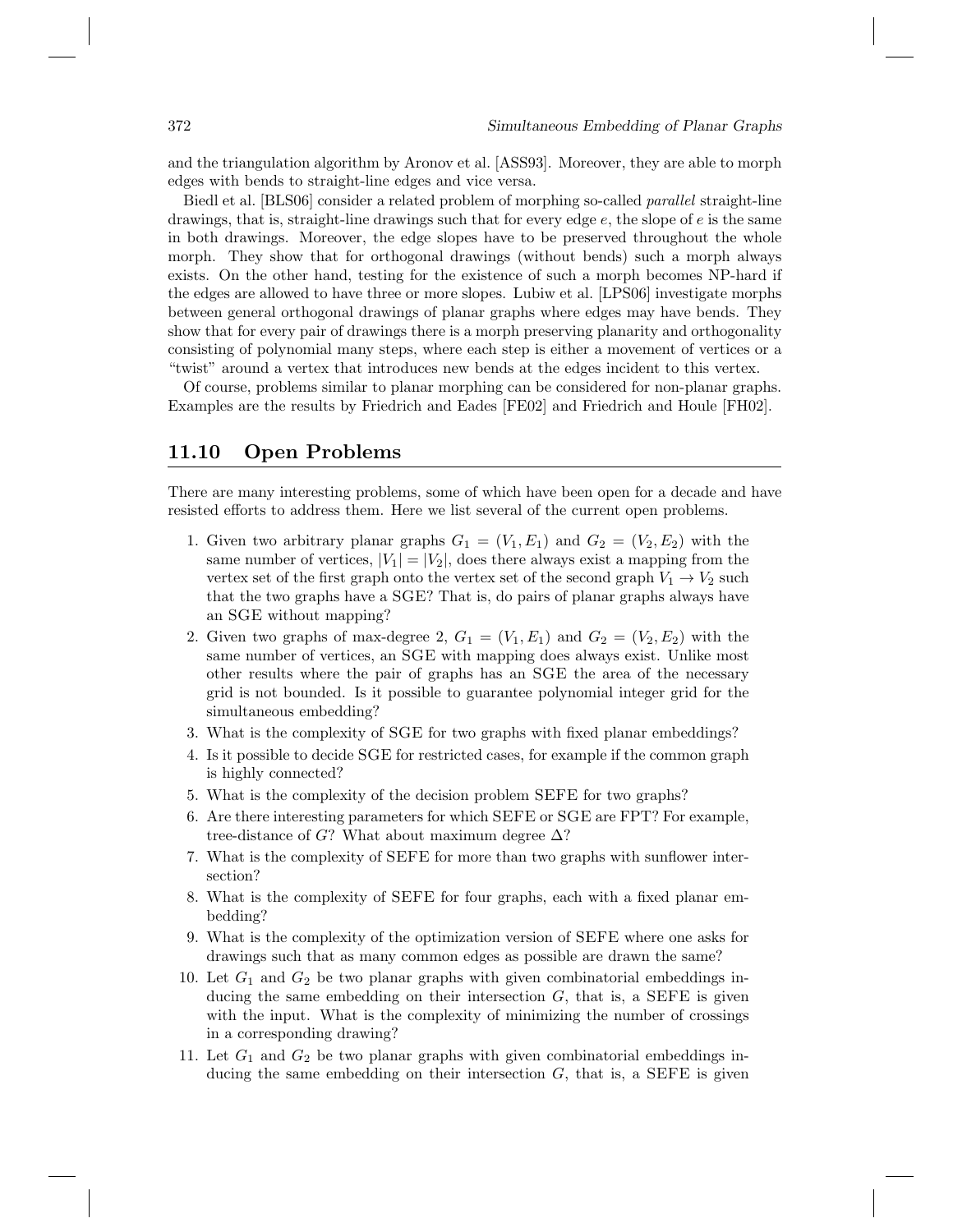with the input. Do  $G_1$  and  $G_2$  admit drawings with few bends on a small grid respecting the given SEFE?

- 12. There are many open problems in the CSE setting. A particularly interesting one concerns pairs of trees. It is known that two n-vertex trees without mapping  $(1$ -colored) have a simultaneous geometric embedding (any set of n points in convex position suffices). It is also known that at the other extreme when the mapping is given (n-colored) such geometric embedding may not exist. However, the problem is open for any number of colors  $c \in \{2, \ldots, n-1\}.$
- 13. Similarly to the previous problem, the status of the tree-path CSE problem is open for any number of colors  $c \in \{3, \ldots, n-1\}.$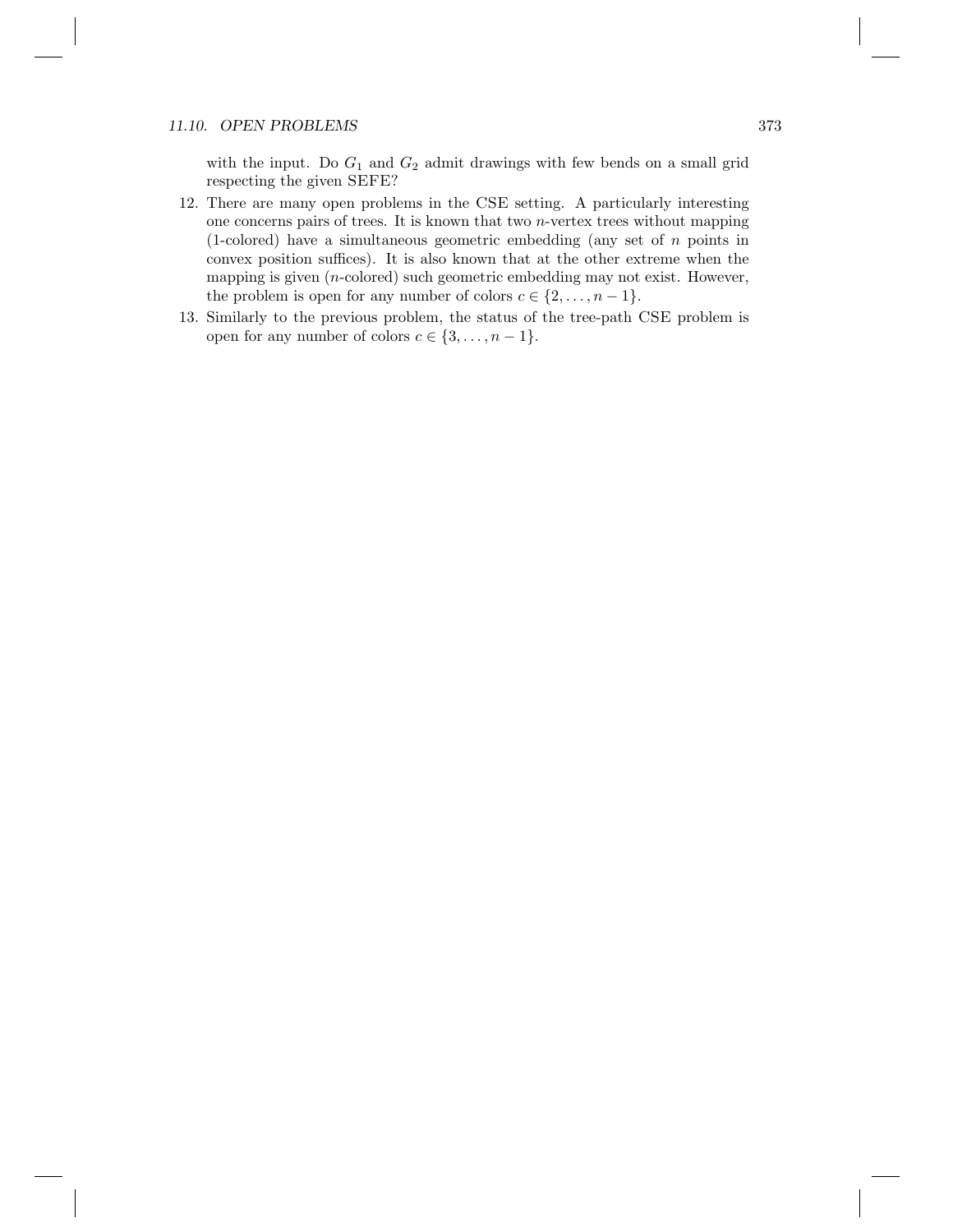### References

- [AAC+13] Soroush Alamdari, Patrizio Angelini, Timothy M. Chan, Giuseppe Di Battista, Fabrizio Frati, Anna Lubiw, Maurizio Patrignani, Vincenzo Roselli, Sahil Singla, and Bryan T. Wilkinson. Morphing planar graph drawings with a polynomial number of steps. In Proceedings of the Twenty-Fourth Annual ACM-SIAM Symposium on Discrete Algorithms, SODA '13. ACM, 2013.
- [ABF+12] Patrizio Angelini, Giuseppe Di Battista, Fabrizio Frati, Maurizio Patrignani, and Ignaz Rutter. Testing the simultaneous embeddability of two graphs whose intersection is a biconnected or a connected graph. Journal of Discrete Algorithms, 14(0):150–172, 2012.
- [ABKS12] Evmorfia Argyriou, Michael Bekos, Michael Kaufmann, and Antonios Symvonis. Geometric RAC simultaneous drawings of graphs. In Joachim Gudmundsson, Julián Mestre, and Taso Viglas, editors, Computing and Combinatorics, volume 7434 of Lecture Notes in Computer Science, pages 287–298. Springer Berlin Heidelberg, 2012.
- [ADF<sup>+</sup>10] Patrizio Angelini, Giuseppe Di Battista, Fabrizio Frati, Vít Jelínek, Jan Kratochvíl, Maurizio Patrignani, and Ignaz Rutter. Testing planarity of partially embedded graphs. In Proceedings of the Twenty-First Annual ACM-SIAM Symposium on Discrete Algorithms, SODA '10, pages 202– 221. Society for Industrial and Applied Mathematics, 2010.
- [ADF11] Patrizio Angelini, Giuseppe Di Battista, and Fabrizio Frati. Simultaneous embedding of embedded planar graphs. In Takao Asano, Shin-ichi Nakano, Yoshio Okamoto, and Osamu Watanabe, editors, Algorithms and Computation, volume 7074 of Lecture Notes in Computer Science, pages 271–280. Springer Berlin / Heidelberg, 2011.
- [AGKN12] Patrizio Angelini, Markus Geyer, Michael Kaufmann, and Daniel Neuwirth. On a tree and a path with no geometric simultaneous embedding. Journal of Graph Algorithms and Applications, 16(1):37–83, 2012.
- [AP13] D. Archambault and H. Purchase. Mental map preservation helps user orientation in dynamic graphs. In Graph Drawing, Lecture Notes in Computer Science. Springer Berlin / Heidelberg, 2013. To appear.
- [ASS93] Boris Aronov, Raimund Seidel, and Diane Souvaine. On compatible triangulations of simple polygons. Computational Geometry, 3(1):27—35, 1993.
- [BCD<sup>+</sup>07] Peter Brass, Eowyn Cenek, Christian A. Duncan, Alon Efrat, Cesim Erten, Dan Ismailescu, Stephen G. Kobourov, Anna Lubiw, and Joseph S. B. Mitchell. On simultaneous planar graph embeddings. Computational Geometry: Theory and Applications, 36(2):117–130, 2007.
- [BEEB<sup>+</sup>11] Ulrik Brandes, Cesim Erten, Alejandro Estrella-Balderrama, J. Joseph Fowler, Fabrizio Frati, Markus Geyer, Carsten Gutwenger, Seok-Hee Hong, Michael Kaufmann, Stephen G. Kobourov, Giuseppe Liotta, Petra Mutzel, and Antonios Symvonis. Colored simultaneous geometric embeddings and universal pointsets. Algorithmica,  $60(3):569-592$ , 2011.
- [BFG<sup>+</sup>97] Stina S. Bridgeman, Jody Fanto, Ashim Garg, Roberto Tamassia, and Luca Vismara. Interactivegiotto: An algorithm for interactive orthogonal graph drawing. In Giuseppe Di Battista, editor, Proceedings of the 5th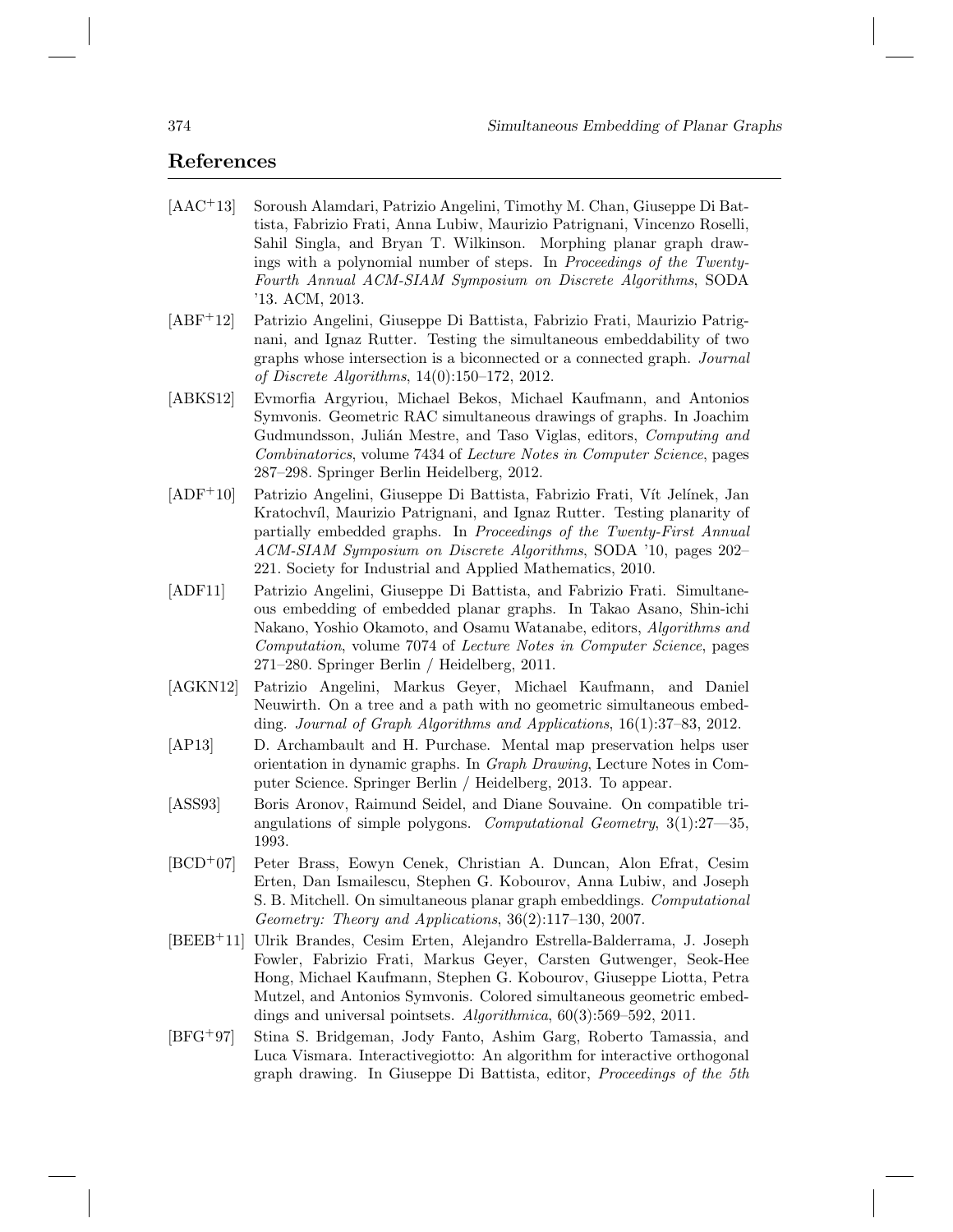International Symposium on Graph Drawing (GD'97), volume 1353 of Lecture Notes in Computer Science, pages 303–308. Springer, 1997.

- [BK79] Frank Bernhart and Paul C Kainen. The book thickness of a graph. Journal of Combinatorial Theory, Series B, 27(3):320–331, 1979.
- [BLS06] Therese Biedl, Anna Lubiw, and Michael Spriggs. Morphing planar graphs while preserving edge directions. In Patrick Healy and Nikola Nikolov, editors, Graph Drawing, volume 3843 of Lecture Notes in Computer Science, pages 13–24. Springer Berlin / Heidelberg, 2006.
- [BR13a] Thomas Bläsius and Ignaz Rutter. Disconnectivity and relative positions in simultaneous embeddings. In Graph Drawing, Lecture Notes in Computer Science. Springer Berlin / Heidelberg, 2013. To appear.
- [BR13b] Thomas Bläsius and Ignaz Rutter. Simultaneous PQ-ordering with applications to constrained embedding problems. In Proceedings of the Twenty-Fourth Annual ACM-SIAM Symposium on Discrete Algorithms, SODA '13. ACM, 2013.
- [BS93] Graham R. Brightwell and Edward R. Scheinerman. Representations of planar graphs. SIAM Journal on Discrete Mathematics, 6(2):214–229, 1993.
- [BT98] Stina Bridgeman and Roberto Tamassia. Difference metrics for interactive orthogonal graph drawing algorithms. In Sue H. Whitesides, editor, Proceedings of the 6th International Symposium on Graph Drawing (GD'98), volume 1547 of Lecture Notes in Computer Science, pages 51–71. Springer, 1998.
- [BW97] Ulrik Brandes and Dorothea Wagner. A bayesian paradigm for dynamic graph layout. In Giuseppe Di Battista, editor, Proceedings of the 5th International Symposium on Graph Drawing (GD'97), volume 1353 of Lecture Notes in Computer Science, pages 236–247. Springer, 1997.
- [Cai44] S. S. Cairns. Deformations of plane rectilinear complexes. The American Mathematical Monthly, 51(5):247–252, 1944.
- [CEBFK09] Justin Cappos, Alejandro Estrella-Balderrama, J. Joseph Fowler, and Stephen G. Kobourov. Simultaneous graph embedding with bends and circular arcs. Computational Geometry: Theory and Applications, 42(2):173– 182, 2009.
- $[Cho34]$  Chaim Chojnacki (Haim Hanani). Über wesentlich unplättbare kurven im dreidimensionalen raume. Fundamenta Mathematicae, 23:135–142, 1934.
- [CJS08] Markus Chimani, Michael Jünger, and Michael Schulz. Crossing minimization meets simultaneous drawing. In IEEE Pacific Visualisation Symposium, pages 33–40, 2008.
- [CKN<sup>+</sup>03] Christian Collberg, Stephen Kobourov, Jasvir Nagra, Jacob Pitts, and Kevin Wampler. A system for graph-based visualizations of the evolution of software. In Proccedings of the Symposium on Visualization, pages 77– 86, 212–213. ACM, 2003.
- [CLR87] Fan R. K. Chung, Frank Thomson Leighton, and Arnold L. Rosenberg. Embedding graphs in books: a layout problem with applications to VLSI design. SIAM Journal on Algebraic and Discrete Methods, 8(1):33–58, 1987.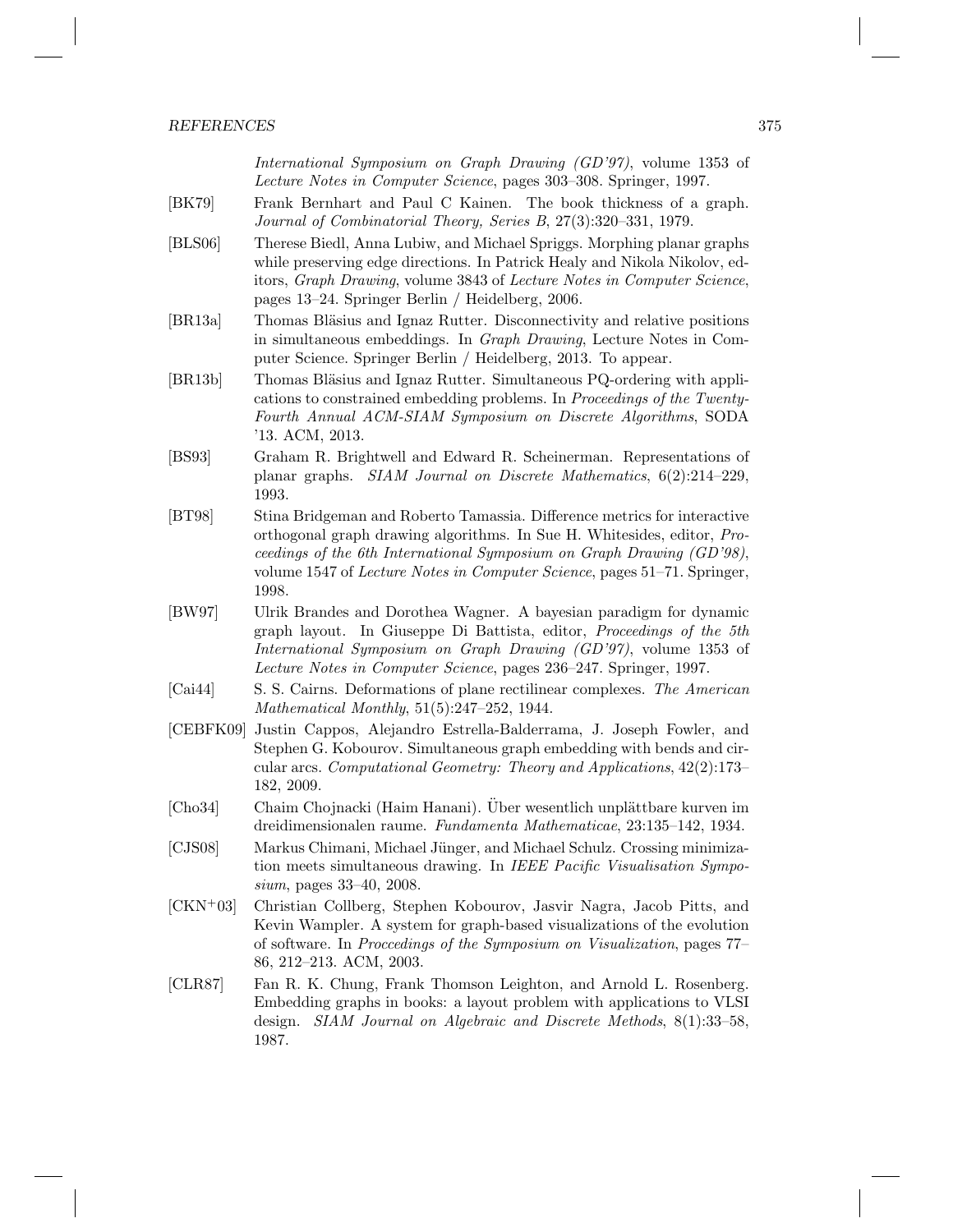| 376          | Simultaneous Embedding of Planar Graphs                                                                                                                                                                                                                                                                                                      |
|--------------|----------------------------------------------------------------------------------------------------------------------------------------------------------------------------------------------------------------------------------------------------------------------------------------------------------------------------------------------|
| [CN89]       | Norishige Chiba and Takao Nishizeki. The hamiltonian cycle problem is<br>linear-time solvable for 4-connected planar graphs. Journal of Algorithms,<br>$10(2):187-211, 1989.$                                                                                                                                                                |
| $[CvKL+11]$  | Sergio Cabello, Marc J. van Kreveld, Giuseppe Liotta, Henk Meijer, Bet-<br>tina Speckmann, and Kevin Verbeek. Geometric simultaneous embeddings<br>of a graph and a matching. Journal of Graph Algorithms and Applications,<br>$15(1):79-96, 2011.$                                                                                          |
| [DDLWO6]     | Emilio Di Giacomo, Walter Didimo, Giuseppe Liotta, and Stephen K.<br>Wismath. Book embeddability of series-parallel digraphs. Algorithmica,<br>$45(4):531-547, 2006.$                                                                                                                                                                        |
| $[DDvK^+09]$ | Emilio Di Giacomo, Walter Didimo, Marc van Kreveld, Giuseppe Liotta,<br>and Bettina Speckmann. Matched drawings of planar graphs. Journal of<br>Graph Algorithms and Applications, 13(3):423-445, 2009.                                                                                                                                      |
| [DEH00]      | M. B. Dillencourt, D. Eppstein, and D. S. Hirschberg. Geometric thickness<br>of complete graphs. Journal of Graph Algorithms and Applications, 4(3):5-<br>17, 2000.                                                                                                                                                                          |
| [DEK04]      | Christian A. Duncan, David Eppstein, and Stephen G. Kobourov. The<br>geometric thickness of low degree graphs. In Proceedings of the 20th An-<br>nual Symposium on Computational Geometry, SCG '04, pages 340-346.<br>ACM, 2004.                                                                                                             |
| [DETT99]     | G. Di Battista, P. Eades, R. Tamassia, and I. G. Tollis. Graph Drawing:<br>Algorithms for the Visualization of Graphs. Prentice Hall, 1999.                                                                                                                                                                                                  |
| [dFPP90]     | H. de Fraysseix, J. Pach, and R. Pollack. How to draw a planar graph on<br>a grid. <i>Combinatorica</i> , $10(1):41-51$ , 1990.                                                                                                                                                                                                              |
| [DG02]       | Stephan Diel and Carsten Görg. Graphs, they are changing - dynamic<br>graph drawing for a sequence of graphs. In Michael T. Goodrich and<br>Stephen G. Kobourov, editors, Proceedings of the 10th International Sym-<br>posium on Graph Drawing (GD'02), volume 2528 of Lecture Notes in Com-<br>puter Science, pages 23–31. Springer, 2002. |
| [DL05]       | Emilio Di Giacomo and Giuseppe Liotta. A note on simultaneous embed-<br>ding of planar graphs. In $EuroCG$ , pages 207-210, 2005.                                                                                                                                                                                                            |
| [DL07]       | Emilio Di Giacomo and Giuseppe Liotta. Simultaneous embedding of<br>outerplanar graphs, paths, and cycles. International Journal of Compu-<br>tational Geometry and Applications, $17(2):139-160$ , 2007.                                                                                                                                    |

- [EBFK10] Alejandro Estrella-Balderrama, J. Joseph Fowler, and Stephen G. Kobourov. GraphSET, a tool for simultaneous graph drawing. Software: Practice and Experience, 40(10):849–863, 2010.
- [EBGJ<sup>+</sup>08] Alejandro Estrella-Balderrama, Elisabeth Gassner, Michael Jünger, Merijam Percan, Marcus Schaefer, and Michael Schulz. Simultaneous geometric graph embeddings. In Graph Drawing, volume 4875 of Lecture Notes in Computer Science, pages 280–290. Springer Berlin / Heidelberg, 2008.
- [EK05a] Cesim Erten and Stephen Kobourov. Simultaneous embedding of planar graphs with few bends. In Jnos Pach, editor, Graph Drawing, volume 3383 of Lecture Notes in Computer Science, pages 195–205. Springer Berlin / Heidelberg, 2005.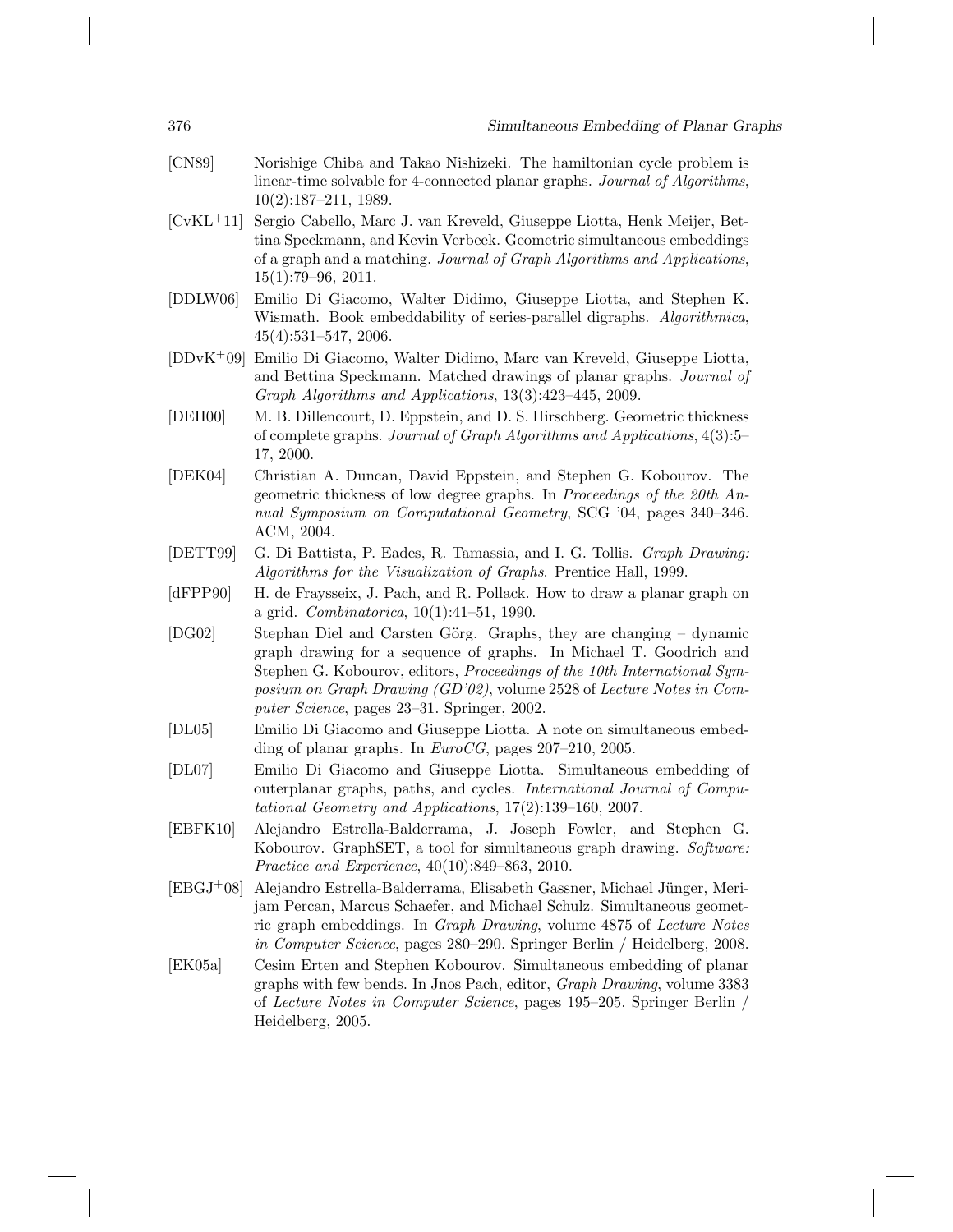### REFERENCES 377

- [EK05b] Cesim Erten and Stephen G. Kobourov. Simultaneous embedding of a planar graph and its dual on the grid. Theory of Computing Systems, 38(3):313–327, 2005.
- [EKLN05] Cesim Erten, Stephen G. Kobourov, Vu Le, and Armand Navabi. Simultaneous graph drawing: Layout algorithms and visualization schemes. Journal of Graph Algorithms and Applications, 9(1):165–182, 2005.
- [EKP04a] C. Erten, S. G. Kobourov, and C. Pitta. Morphing planar graphs. In Proceedings of the Twentieth Annual Symposium on Computational Geometry, SCG '04, pages 451–452. ACM, 2004.
- [EKP04b] Cesim Erten, Stephen Kobourov, and Chandan Pitta. Intersection-free morphing of planar graphs. In Giuseppe Liotta, editor, Graph Drawing, volume 2912 of Lecture Notes in Computer Science, pages 320–331. Springer Berlin / Heidelberg, 2004.
- [Fár48] I. Fáry. On straight lines representation of planar graphs. Acta Scientiarum Mathematicarum, 11:229–233, 1948.
- [FE02] Carsten Friedrich and Peter Eades. Graph drawing in motion. Journal of Graph Algorithms and Applications, 6(3):353–370, 2002.
- [FG99] Michael S. Floater and Craig Gotsman. How to morph tilings injectively. Journal of Computational and Applied Mathematics, 101(12):117– 129, 1999.
- [FGJ<sup>+</sup>09] J. Joseph Fowler, Carsten Gutwenger, Michael J¨unger, Petra Mutzel, and Michael Schulz. An SPQR-tree approach to decide special cases of simultaneous embedding with fixed edges. In Graph Drawing, volume 5417 of Lecture Notes in Computer Science, pages 157–168. Springer Berlin / Heidelberg, 2009.
- [FH02] Carsten Friedrich and Michael Houle. Graph drawing in motion ii. In Petra Mutzel, Michael Jnger, and Sebastian Leipert, editors, Graph Drawing, volume 2265 of Lecture Notes in Computer Science, pages 122–125. Springer Berlin / Heidelberg, 2002.
- [FJKS11] J. Joseph Fowler, Michael Jünger, Stephen G. Kobourov, and Michael Schulz. Characterizations of restricted pairs of planar graphs allowing simultaneous embedding with fixed edges. Computational Geometry: Theory and Applications, 44(8):385–398, 2011.
- [FK08] J. Fowler and Stephen Kobourov. Characterization of unlabeled level planar graphs. In Seok-Hee Hong, Takao Nishizeki, and Wu Quan, editors, Graph Drawing, volume 4875 of Lecture Notes in Computer Science, pages 37–49. Springer Berlin / Heidelberg, 2008.
- [FKK09] Fabrizio Frati, Michael Kaufmann, and Stephen G. Kobourov. Constrained simultaneous and near-simultaneous embeddings. Journal of Graph Algorithms and Applications, 13(3):447–465, 2009.
- [Flo97] Michael S. Floater. Parametrization and smooth approximation of surface triangulations. Computer Aided Geometric Design, 14:231–250, 1997.
- [Fra07] Fabrizio Frati. Embedding graphs simultaneously with fixed edges. In Graph Drawing, volume 4372 of Lecture Notes in Computer Science, pages 108–113. Springer Berlin / Heidelberg, 2007.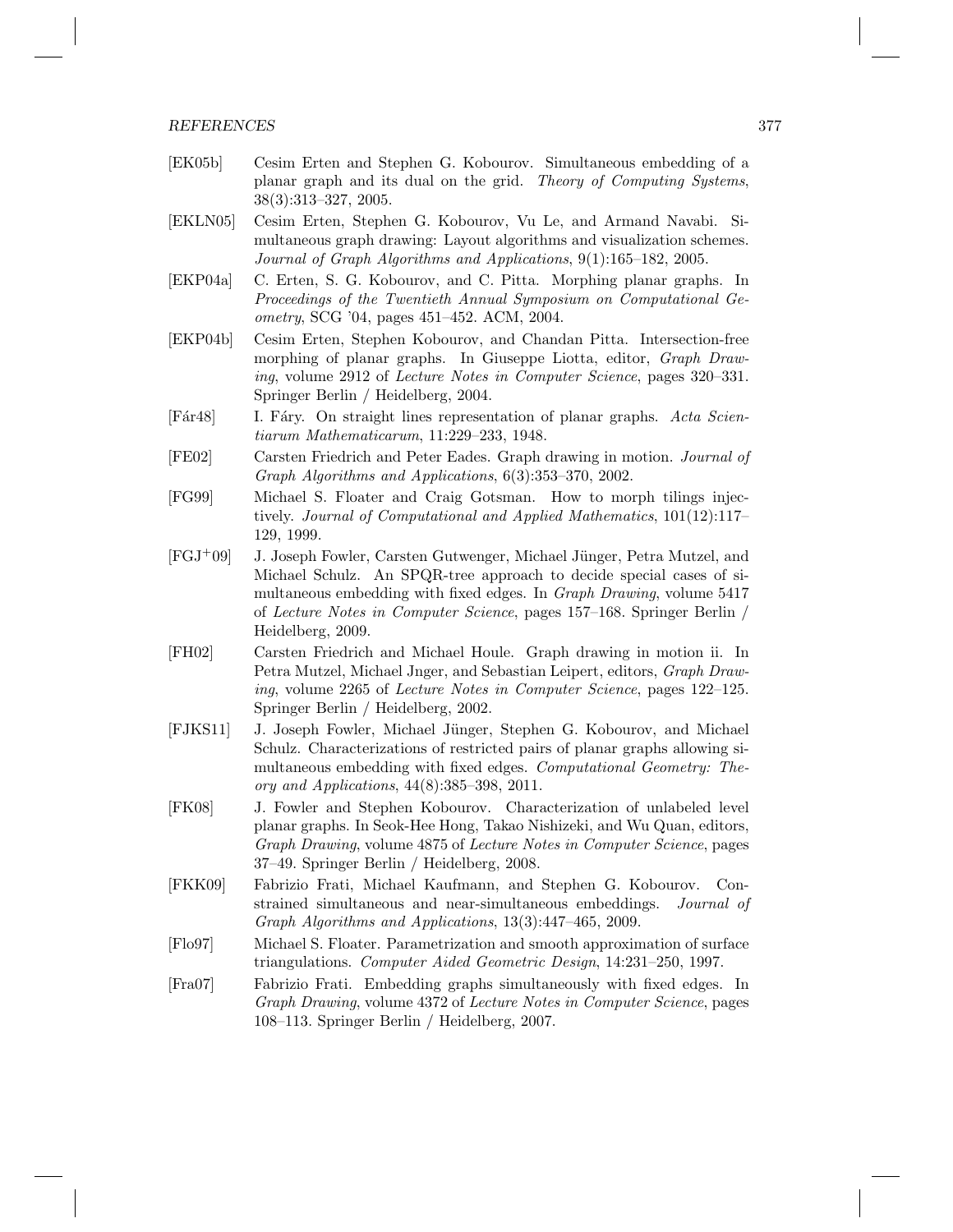| 378        | Simultaneous Embedding of Planar Graphs                                                                                                                                                                                                                                                                                                   |
|------------|-------------------------------------------------------------------------------------------------------------------------------------------------------------------------------------------------------------------------------------------------------------------------------------------------------------------------------------------|
| [FT08]     | Yaniv Frishman and Ayellet Tal. Onlyne dynamic graph drawing. IEEE<br>Transactions on Visualizations and Computer Graphics, 14(4):727-740,<br>2008.                                                                                                                                                                                       |
| [Gav74]    | Fănică Gavril. The intersection graphs of subtrees in trees are exactly the<br>chordal graphs. Journal of Combinatorial Theory, Series B, 16(1):47-56,<br>1974.                                                                                                                                                                           |
| [GBPD04]   | Carsten Görg, Peter Birke, Mathias Pohl, and Stephan Diel. Dynamic<br>graph drawing of sequences of orthogonal and hierarchical graphs. In János<br>Pach, editor, <i>Proceedings of the 12th International Symposium on Graph</i><br>Drawing (GD'04), volume 3383 of Lecture Notes in Computer Science,<br>pages 228–238. Springer, 2004. |
| $[GHL+09]$ | Luca Grilli, Seok-Hee Hong, Giuseppe Liotta, Henk Meijer, and Stephen<br>Wismath. Matched drawability of graph pairs and of graph triples. In<br>WALCOM: Algorithms and Computation, volume 5431 of Lecture Notes<br>in Computer Science, pages 322-333. Springer Berlin / Heidelberg, 2009.                                              |
| $[GJP+06]$ | Elisabeth Gassner, Michael Jünger, Merijam Percan, Marcus Schaefer,<br>and Michael Schulz. Simultaneous graph embeddings with fixed edges. In<br>Fedor Fomin, editor, Graph-Theoretic Concepts in Computer Science, vol-<br>ume 4271 of <i>Lecture Notes in Computer Science</i> , pages 325–335. Springer<br>Berlin / Heidelberg, 2006.  |
| [GKV09]    | Markus Geyer, Michael Kaufmann, and Imrich Vrto. Two trees which<br>are self-intersecting when drawn simultaneously. Discrete Mathematics,<br>$309(7):1909-1916, 2009.$                                                                                                                                                                   |
| [GRU83]    | Martin Charles Golumbic, Doron Rotem, and Jorge Urrutia. Compara-<br>bility graphs and intersection graphs. <i>Discrete Mathematics</i> , 43(1):37-46,<br>1983.                                                                                                                                                                           |
| [HJL10]    | Bernhard Haeupler, Krishnam Jampani, and Anna Lubiw. Testing si-<br>multaneous planarity when the common graph is 2-connected. In Otfried<br>Cheong, Kyung-Yong Chwa, and Kunsoo Park, editors, Algorithms and<br>Computation, volume 6507 of Lecture Notes in Computer Science, pages<br>410–421. Springer Berlin / Heidelberg, 2010.    |
| [HN09]     | Seok-Hee Hong and Hiroshi Nagamochi. Two-page book embedding and<br>clustered graph planarity. Technical Report 2009-004, Department of Ap-<br>plied Mathematics & Physics, Kyoto University, 2009.                                                                                                                                       |
| [HT74]     | J. Hopcroft and R. E. Tarjan. Efficient planarity testing. Journal of the<br>$ACM$ , 21(4):549-568, 1974.                                                                                                                                                                                                                                 |
| [HT08]     | Bernhard Haeupler and Robert E. Tarjan. Planarity algorithms via PQ-<br>trees (extended abstract).<br>Electronic Notes in Discrete Mathematics,                                                                                                                                                                                           |

- 31:143–149, 2008. The International Conference on Topological and Geometric Graph Theory. [JKR11] Vít Jelínek, Jan Kratochvíl, and Ignaz Rutter. A Kuratowski-type theorem for planarity of partially embedded graphs. In Proceedings of the 27th
- Annual ACM Symposium on Computational Geometry (SoCG'11), pages 107–116. ACM, 2011. [JL09] Krishnam Jampani and Anna Lubiw. The simultaneous representation problem for chordal, comparability and permutation graphs. In Frank

Dehne, Marina Gavrilova, Jrg-Rdiger Sack, and Csaba Tth, editors, Al-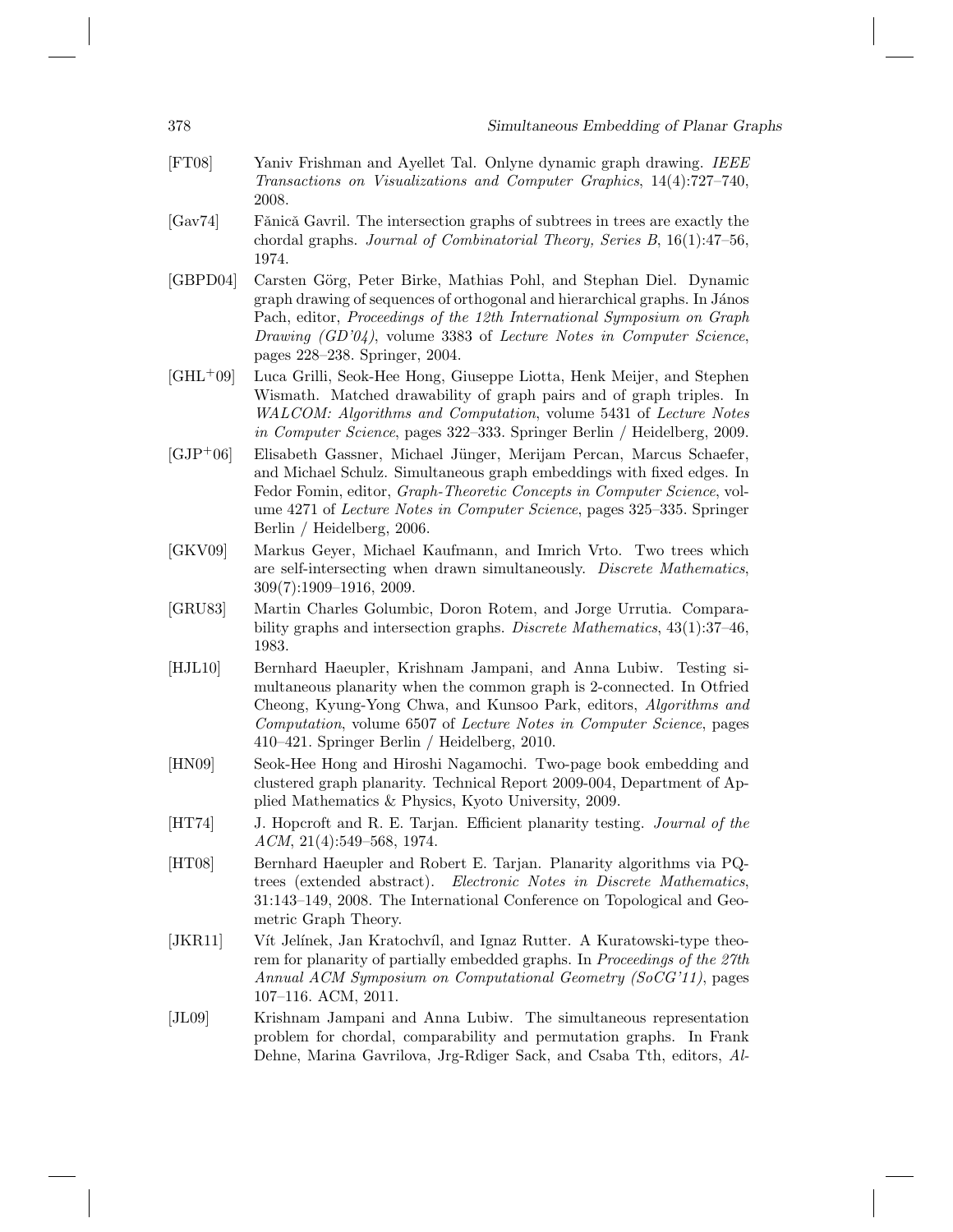gorithms and Data Structures, volume 5664 of Lecture Notes in Computer Science, pages 387–398. Springer Berlin / Heidelberg, 2009.

- [JL10] Krishnam Jampani and Anna Lubiw. Simultaneous interval graphs. In Otfried Cheong, Kyung-Yong Chwa, and Kunsoo Park, editors, Algorithms and Computation, volume 6506 of Lecture Notes in Computer Science, pages 206–217. Springer Berlin / Heidelberg, 2010.
- [JS09] Michael Jünger and Michael Schulz. Intersection graphs in simultaneous embedding with fixed edges. Journal of Graph Algorithms and Applications, 13(2):205–218, 2009.
- [Kam06] Frank Kammer. Simultaneous embedding with two bends per edge in polynomial area. In Lars Arge and Rusins Freivalds, editors, Algorithm Theory SWAT 2006, volume 4059 of Lecture Notes in Computer Science, pages 255–267. Springer Berlin / Heidelberg, 2006.
- [KKV11] Pavel Klavík, Jan Kratochvíl, and Tomáš Vyskočil. Extending partial representations of interval graphs. In Proceedings of the 8th Annual Conference on Theory and Applications of Models of Computation, TAMC'11, pages 276–285. Springer-Verlag, 2011.
- [KP05] Stephen G. Kobourov and Chandan Pitta. An interactive multi-user system for simultaneous graph drawing. In Graph Drawing, volume 3383 of Lecture Notes in Computer Science, pages 492–501. Springer Berlin / Heidelberg, 2005.
- [KW02] Michael Kaufmann and Roland Wiese. Embedding vertices at points: Few bends suffice for planar graphs. Journal of Graph Algorithms and Applications, 6(1):115–129, 2002.
- [LP08] Anna Lubiw and Mark Petrick. Morphing planar graph drawings with bent edges. Electronic Notes in Discrete Mathematics, 31(0):45–48, 2008.
- [LPS06] Anna Lubiw, Mark Petrick, and Michael Spriggs. Morphing orthogonal planar graph drawings. In Proceedings of the Seventeenth Annual ACM-SIAM Symposium on Discrete Algorithms, SODA '06, pages 222– 230. ACM, 2006.
- [MELS95] Kazuo Misue, Peter Eades, Wei Lai, and Kozo Sugiyama. Layout adjustment and the mental map. Journal of Visual Languages and Computing, 6:183–210, 1995.
- [Moh97] Bojan Mohar. Circle packings of maps in polynomial time. European Journal of Combinatorics, 18(7):785–805, 1997.
- [MOS98] Petra Mutzel, Thomas Odenthal, and Mark Scharbrodt. The thickness of graphs: A survey. Graphs and Combinatorics, 14:59–73, 1998.
- [MR98] B. Mohar and P. Rosenstiehl. Tessellation and visibility representations of maps on the torus. Discrete  $\mathcal C$  Computational Geometry, 19:249–263, 1998.
- [NW02] Stephen C. North and Gordon Woodhall. Online hierarchical graph drawing. In Petra Mutzel, Michael Jünger, and Sebastian Leipert, editors, Proceedings of the 9th International Symposium on Graph Drawing (GD'01), volume 2265 of Lecture Notes in Computer Science, pages 232– 246. Springer, 2002.
- [PHG07] Helen C. Purchase, Eve Hoggan, and Carsten Görg. How important is the "mental map"? – an empirical investigation of a dynamic graph layout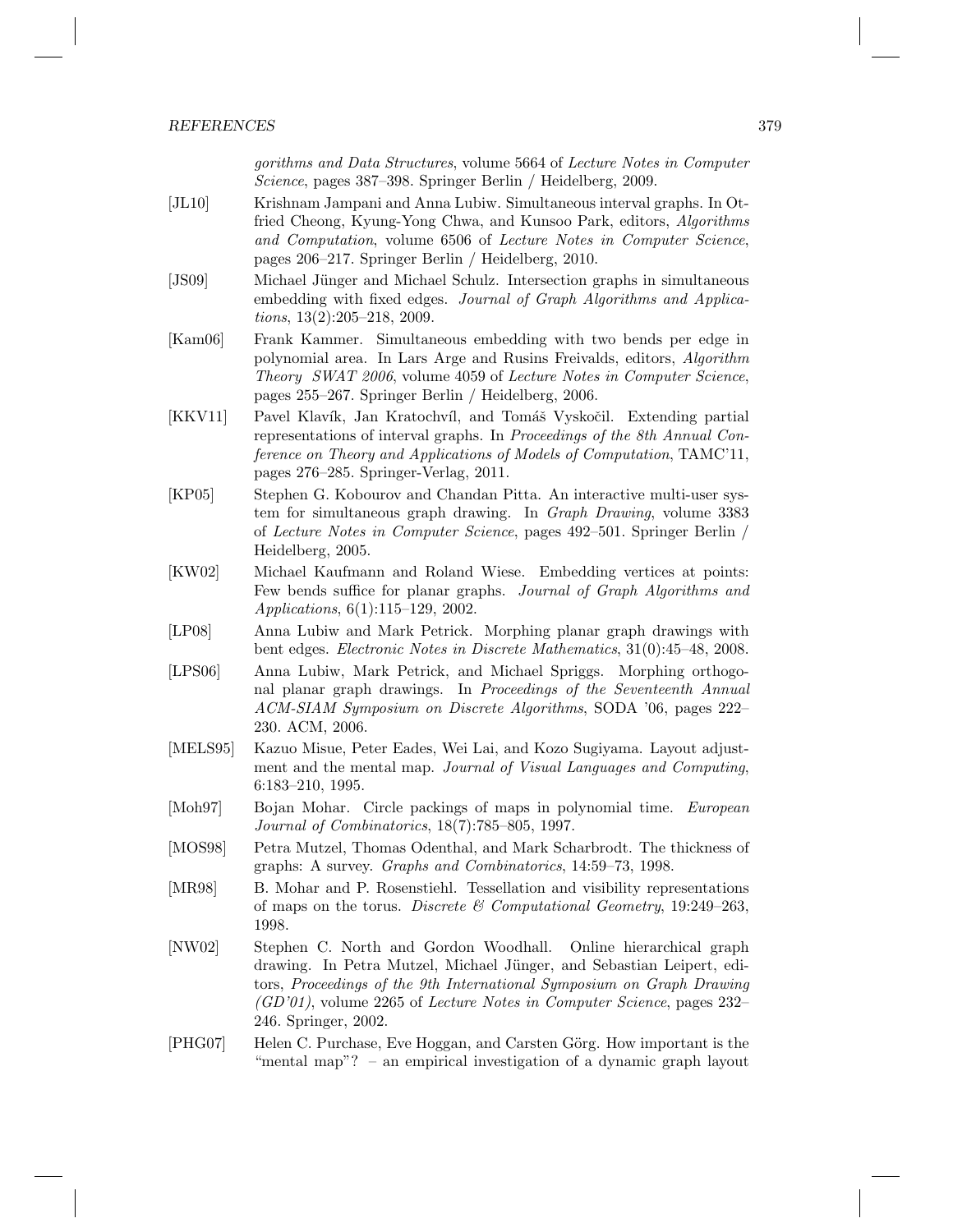| 380              | Simultaneous Embedding of Planar Graphs                                                                                                                                                                                                                                                                                                                                                  |
|------------------|------------------------------------------------------------------------------------------------------------------------------------------------------------------------------------------------------------------------------------------------------------------------------------------------------------------------------------------------------------------------------------------|
|                  | algorithm. In Michael Kaufmann and Dorothea Wagner, editors, Proceed-<br>ings of the 14th International Symposium on Graph Drawing (GD'06), vol-<br>ume 4372 of <i>Lecture Notes in Computer Science</i> , pages 184–195. Springer,<br>2007.                                                                                                                                             |
| [PS08]           | Helen C. Purchase and Amanjit Samra. Extremes are better: Investigating<br>mental map preservation in dynamic graphs. In G. Stapleton, J. Howse,<br>and J. Lee, editors, <i>Proceeding of the 5th International Symposium on Di</i> -<br>agrammatic Representation and Inference (DIAGRAMS'08), volume 5223<br>of Lecture Notes in Artificial Intelligence, pages 60–73. Springer, 2008. |
| [PW98]           | János Pach and Rephael Wenger. Embedding planar graphs at fixed ver-<br>tex locations. In Sue Whitesides, editor, <i>Graph Drawing</i> , volume 1547<br>of Lecture Notes in Computer Science, pages 263-274. Springer Berlin /<br>Heidelberg, 1998.                                                                                                                                      |
| [Sch13]          | Marcus Schaefer. Toward a theory of planarity: Hanani-tutte and pla-<br>narity variants. In <i>Graph Drawing</i> , Lecture Notes in Computer Science.<br>Springer Berlin / Heidelberg, 2013. To appear.                                                                                                                                                                                  |
| [SG01]           | Vitaly Surazhsky and Craig Gotsman. Controllable morphing of compati-<br>ble planar triangulations. ACM Transactions on Graphics, $20(4):203-231$ ,<br>2001.                                                                                                                                                                                                                             |
| [SG03]           | Vitaly Surazhsky and Craig Gotsman. Intrinsic morphing of compatible<br>triangulations. <i>International Journal of Shape Modeling</i> , $9(2):191-201$ ,<br>2003.                                                                                                                                                                                                                       |
| [SMM13]          | A. Sallaberry, C. Muelder, and K.-L. Ma. Clustering, visualizing, and<br>navigating for large dynamic graphs. In Graph Drawing, Lecture Notes in<br>Computer Science. Springer Berlin / Heidelberg, 2013. To appear.                                                                                                                                                                     |
| [Ste51]          | S. K. Stein. Convex maps. Proceedings of the American Mathematical<br>Society, $2(3):464-466, 1951.$                                                                                                                                                                                                                                                                                     |
| STT81            | Kozo Sugiyama, Shojiro Tagawa, and Mitsuhiko Toda. Methods for visual<br>understanding of hierarchical system structures. IEEE Transactions on<br>Systems, Man and Cybernetics, $11(2):109-125$ , 1981.                                                                                                                                                                                  |
| [Tho83]          | Carsten Thomassen. Deformations of plane graphs. Journal of Combina-<br>torial Theory, Series B, $34(3):244-257$ , 1983.                                                                                                                                                                                                                                                                 |
| [TT89]           | R. Tamassia and I. G. Tollis. Tessellation representations of planar graphs.<br>In Proceedings of the 27th Annual Allerton Conference on Communica-<br>tion, Control, and Computing, pages 48–57, 1989.                                                                                                                                                                                  |
| [Tut60]          | W. T. Tutte. Convex representations of graphs. Proceedings of the London<br>Mathematical Society, 10:304-320, 1960.                                                                                                                                                                                                                                                                      |
| [Tut63]          | W. T. Tutte. How to draw a graph. Proceedings of the London Mathe-<br>matical Society, 13:743-768, 1963.                                                                                                                                                                                                                                                                                 |
| $[\text{Tut}70]$ | W. T. Tutte. Toward a theory of crossing numbers. Journal of Combina-<br><i>torial Theory</i> , $8(1):45-53$ , 1970.                                                                                                                                                                                                                                                                     |
| [ $Wag36$ ]      | K. Wagner. Bemerkungen zum Vierfarbenproblem.<br>Jahresbericht der<br>Deutschen Mathematiker-Vereinigung, 46:26–32, 1936.                                                                                                                                                                                                                                                                |
| [Yan89]          | Mihalis Yannakakis. Embedding planar graphs in four pages. Journal of<br>Computer and System Sciences, 38(1):36–67, 1989.                                                                                                                                                                                                                                                                |